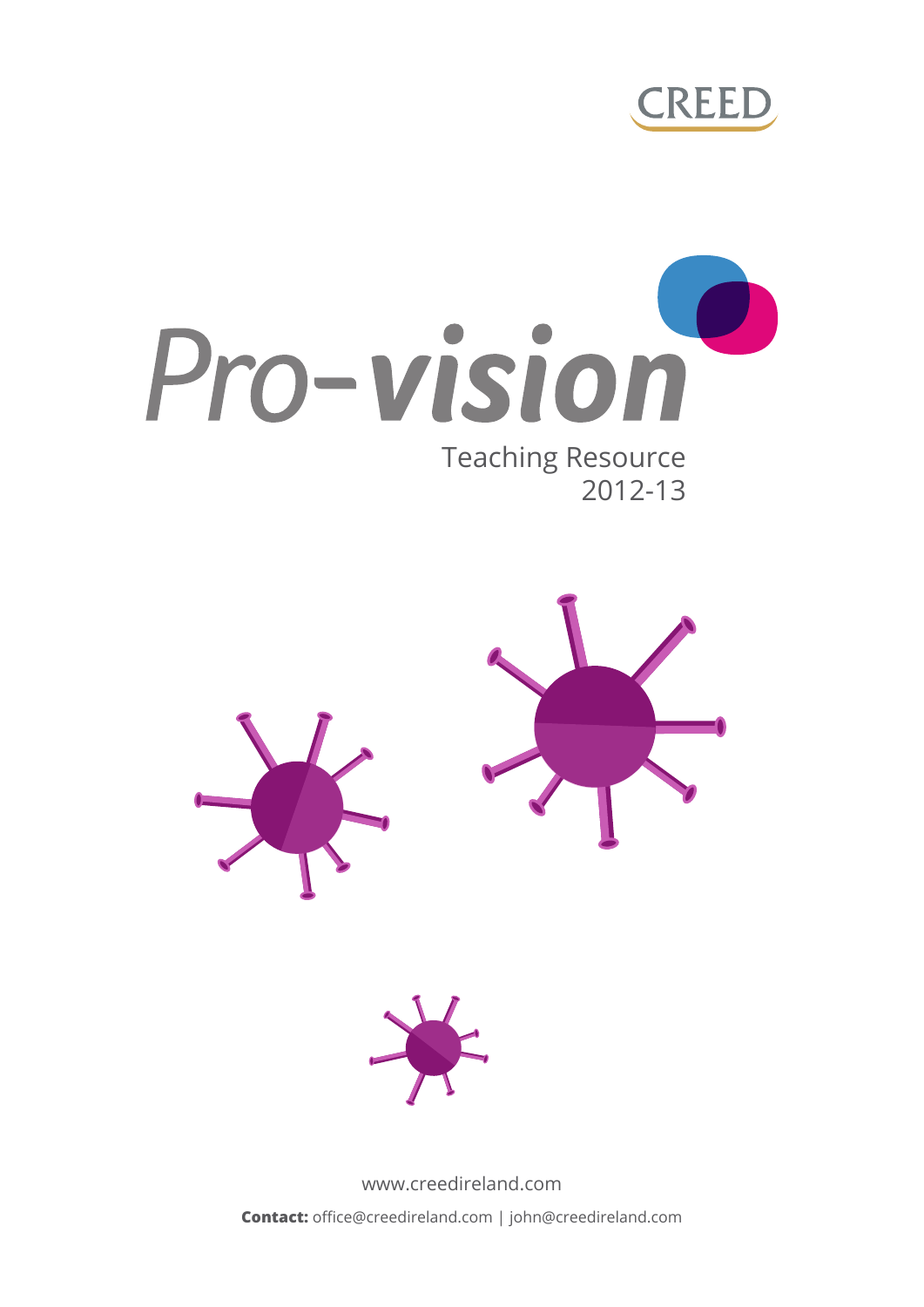### **LOVING GOD FIRST**

# *YOU SHALL LOVE THE LORD YOUR GOD WITH ALL YOUR HEART, ALL YOUR SOUL, ALL YOUR MIND AND WITH ALL YOUR STRENGTH*

We know that as Christians we are to love others. But we are also to love God. This, as Jesus made clear, is the most important commandment of all. Jesus spelled what loving God means. The essence of loving is giving:

# *"GOD SO LOVED THE WORLD THAT HE GAVE" JOHN 3:16*

Consequently, loving means giving ourselves to Him. Firstly, giving ourselves to Him with all our heart- in other words, with warmth. God intends our relationship with Him to be primarily a warm, close and intimate one. This relationship is not necessarily about rules or correct doctrine. "Dead right". It is not meant to be a stiff or distant or formal relationship. This is so different to Islam where the very idea of a close relationship with Allah is utterly foreign, even blasphemous. Secondly, we are to give ourselves to God with all our soul. Our soul is basically out entire being, our whole personality.

*THEN MY SOUL WILL REJOICE IN THE LORD AND DELIGHT IN HIS SALVATION. MY WHOLE BEING WILL EXCLAIM, WHO IS LIKE YOU, LORD? PSALM 35: 9-10*

There is to be no holding back of any area of our lives. We are to give ourselves to Him with total sincerity. To be sincere with God means there is nothing covered over or hidden. David Livingstone one said "The Lord has had all of me that it is possible to possess". That is the language of someone who loved God with all his soul. Thirdly we are to love God-to give ourselves to Him- with our entire mind. We use our mind to acquire knowledge. in this case knowledge of God.

*"Christians, who look at God, so to speak, through the wrong end of the telescope, reduce him to pigmy proportions and so, end up as pigmy Christians".* **J.L. Packer "Knowing God"** 

It is important that we apply ourselves so as to add depth to our faith. (see 2 Tim 2:15)

Fourthly, we are to give ourselves to God with all our strength, in other words with enthusiasm vigour, passion, and dedication.

*"We only have people here who are passionate about what they do"*  **Steve Jobs CEO Apple**

That kind of enthusiastic commitment is vital for commercial success. It is even more important for our relationship with God. This then is how we are to love God; we are to give ourselves to him with sincerity, with depth and with enthusiasm. To think about and turn into prayer:

#### *Even the heart of God thirsts after love* **Abraham Kuyper**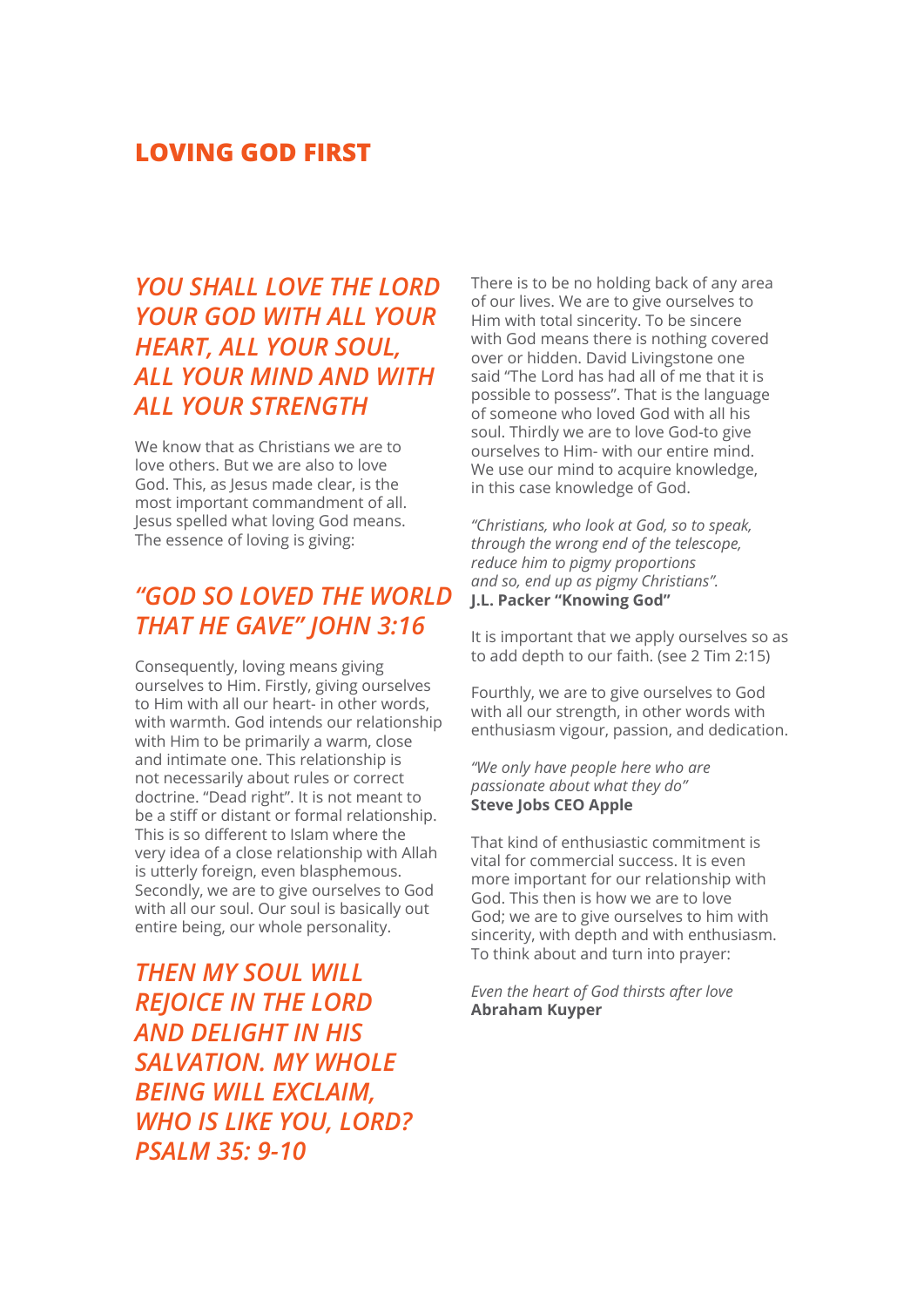### **ADDRESSING THE ISSUE OF WEALTH**

We have been looking at how the chief requirement for fruitfulness in the life of a Christian is Love.

### *"IF I HAVE NO LOVE I AM NOTHING" 1 COR. 13:2*

There is a particular area of our lives which can so easily be exceedingly corrosive of love- both love for God and love for others. I am referring to the dangers of wealth. This is where Christianity differs so diametrically from the worlds view. In 1995 the Chinese leader Deng Xiaoping said: "To get rich is glorious". Jesus' teaching was as different as it is possible to get. Jesus in Mark 4:9 warned about

# *"THE DECEITFULNESS OF WEALTH AND THE DESIRE FOR OTHER THINGS COME IN AND CHOKE THE WORD, MAKING IT UNFRUITFUL"*

It is important therefore that we spend some time examining what exactly Jesus meant when He gave this warning and we need to start by asking the question

### *"WHAT CONSTITUTES WEALTH?"*

Suppose I was to ask you "are you rich?" what answer would you give? Jesus told a parable about a rich man and a poor beggar who lived outside his gate (Luke 16:19-31) Jesus described him as "rich" and there are three factors which put him into this category. Firstly he had nice clothes, he was 'dressed in purple and fine clothes'. Secondly he ate nice food and had nice

processions, he 'lived in luxury'. Thirdly he had a nice house (for it had a gate) The reality of our own situation, each of us, is that all these are true of us. We all have nice clothes, we eat nice food, and we have nice processions. We are all rich according to this standard set out by Jesus. Note the experience of a medical student who had come to Uganda for his elective. He had never been in the developing world before or had been exposed to real poverty and was quite shaken by his experiences. When he returned he said

# *"DON'T TELL ME WE ARE ALL RICH IN THIS COUNTRY, WE'RE STINKING RICH".*

Our incomes may not compare to the very rich, the super-rich (millionaires) or the hyper-rich (billionaires) but we are still rich from a Biblical perspective. All of us therefore are in danger of what Jesus called "the deceitfulness of riches". Riches can corrode our Love for God and for others and so destroy our fruitfulness as Christians.

*To lay up treasure on earth is as plainly forbidden by our Master as adultery and murder.* **John Wesley**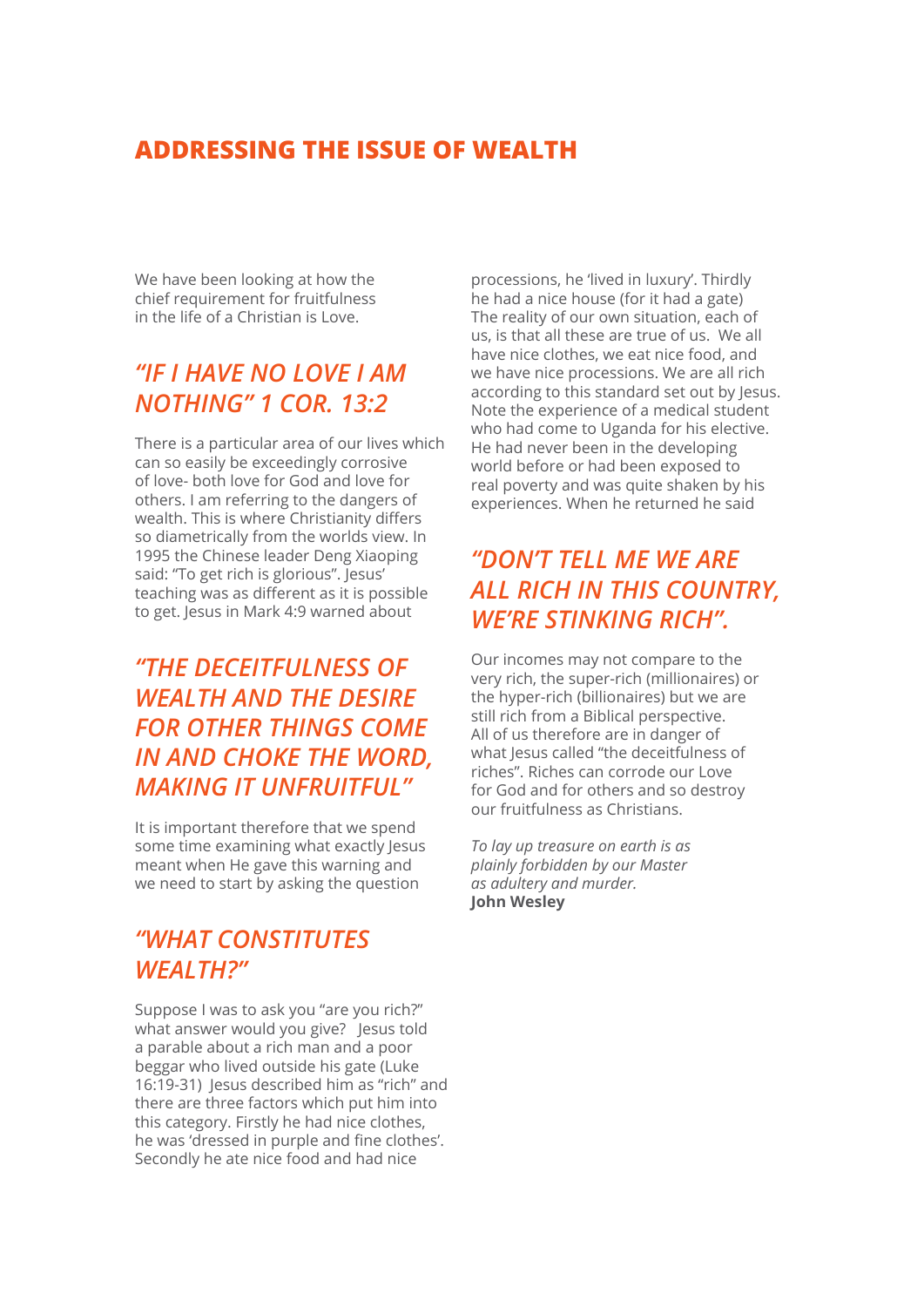Wealth tends to lead us to forget God.

*"WHEN YOU HAVE EATEN AND ARE SATISFIED PRAISE THE LORD... FOR THE GOOD LAND HE HAS GIVEN YOU. BE CAREFUL THAT YOU DO NOT FORGET THE LORD YOUR GOD, FAILING TO OBSERVE HIS COMMENDS, HIS LAWS AND HIS DECREES". DEUT 8:10*

God is warning His people about the dangers of wealth. (Remember that their wealth, about 1000 yrs BC, was massively less that our wealth today, so the danger for us surely is corresponding much greater)

He is saying "Do not let your wealth cause you to forget Me!"

When God speaks about people forgetting Him, He is not suggesting there was a danger of them having their memory wiped. Forgetting in this context means neglecting. Forgetting comes from two Anglo-Saxon words meaning "to get away from" it conveys the idea of distance and separation.

To forget God is to allow a separation to develop between Him and us. This can happen deliberately – or more commonly, by neglect. When we experience a situation of material plenty, it is so very easy for a separation to develop between the Lord and ourselves.

"When I fed them, they were satisfied when they were satisfied, they became proud; then they forgot me" Hosea 13:6

Our wealth can so easily lead to our love for the Lord cooling off.

Outwardly, all may appear to be the same but inwardly there is a distance between us and Jesus.

And it's not He who has moved! We become lukewarm;

"So, because you are lukewarm – neither hot nor cold – I am about to spit you out of my mouth. You say 'I am rich; I have acquired wealth and do not need a thing' Rev 3:16, 17

This is the seducing effect of wealth. "Seduce" comes from two Latin words meaning "to lead aside" it means to deflect from the right course. Wealth so easily can deflect us from the right path – it takes us away from God. Remember Demas?

Paul wrote about his one-time coworker "Demas, because he loved this world, has deserted me" (2Tim 4:10)

"Give me neither poverty nor riches but give me only my daily bread. Otherwise I may have too much and disown you ... or I may become poor and steal, and so dishonour the name of my God (Prov 30:8,9)

*Earthly riches are full of poverty.* **St Augustine, 350-430AD**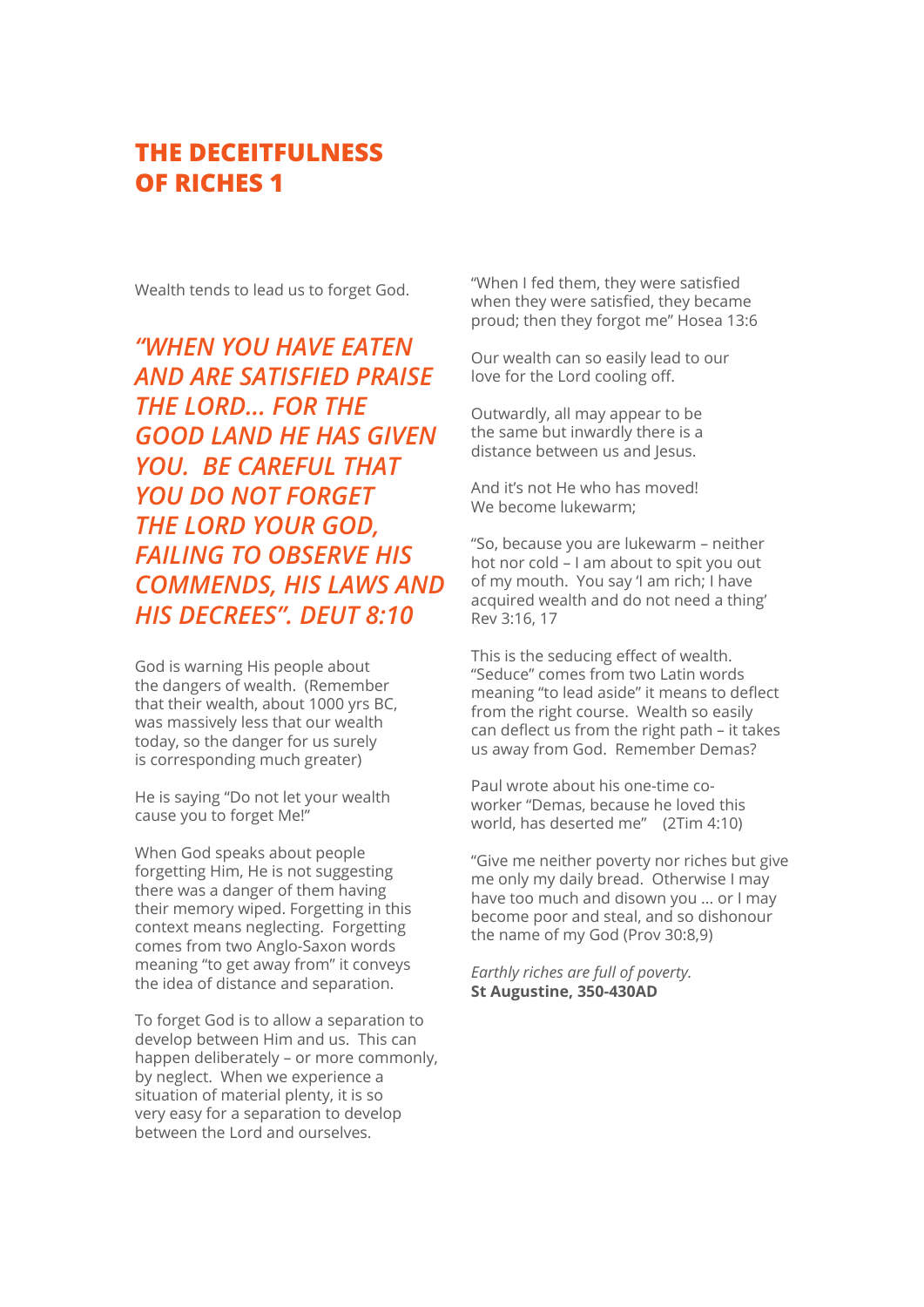## *RICHES TEND TO SHRIVEL UP OUR FAITH IN THE LORD*

Hannah More (1745-1873) was a Christian very active in the campaign to end slavery, working alongside William Wilberforce and John Newton and others. She knew a good deal of difficulty in her life and on one occasion she wrote: "It is among the mercies of God that He strengthens servants by hardening them through adverse circumstances, instead of leaving them to languish under the shining but withering sun of unclouded prosperity"

Because we have considerable material resources we can so easily rely on them rather than the Lord and our faith in Him withers. Our material prosperity provides the safety nets we need and we begin to rely on them rather than on the Lord.

Consider the python which is a constricting snake – it has immensely powerful muscles in order to squeeze its victims to death. It kills its prey by coiling itself around its victim (eg a goat, sheep or gazelle) and then gradually squeezing the life out of the animal. It doesn't crush its victim to pulp however. Every time its prey breathes out, the python's coils take up the slack immediately before the prey can breathe in. So the grip progressively tightens until the victim's lungs are completely flattened and empty and the animal suffocates.

Living in our modern materialistic society is rather like living in the grip of a python. Paul warned the Christians at Rome:

*"DON'T LET THE WORLD SQUEEZE YOU INTO ITS MOULD" (ROMANS 12:2, JB PHILIPS.)* As the world tries to wrap its coil around us, it is not only moulding and shaping us – it is also strangling and suffocating our spiritual life. The result is that our trust in God begins to shrivel up. Our wealth so easily tempts us into thinking that we are self-sufficient and that we have no need of God. Nothing destroys our trust in God so much as a sense of self-sufficiency.

*The world's golden sands are quicksands.*  **Thomas Watson 1620-1686**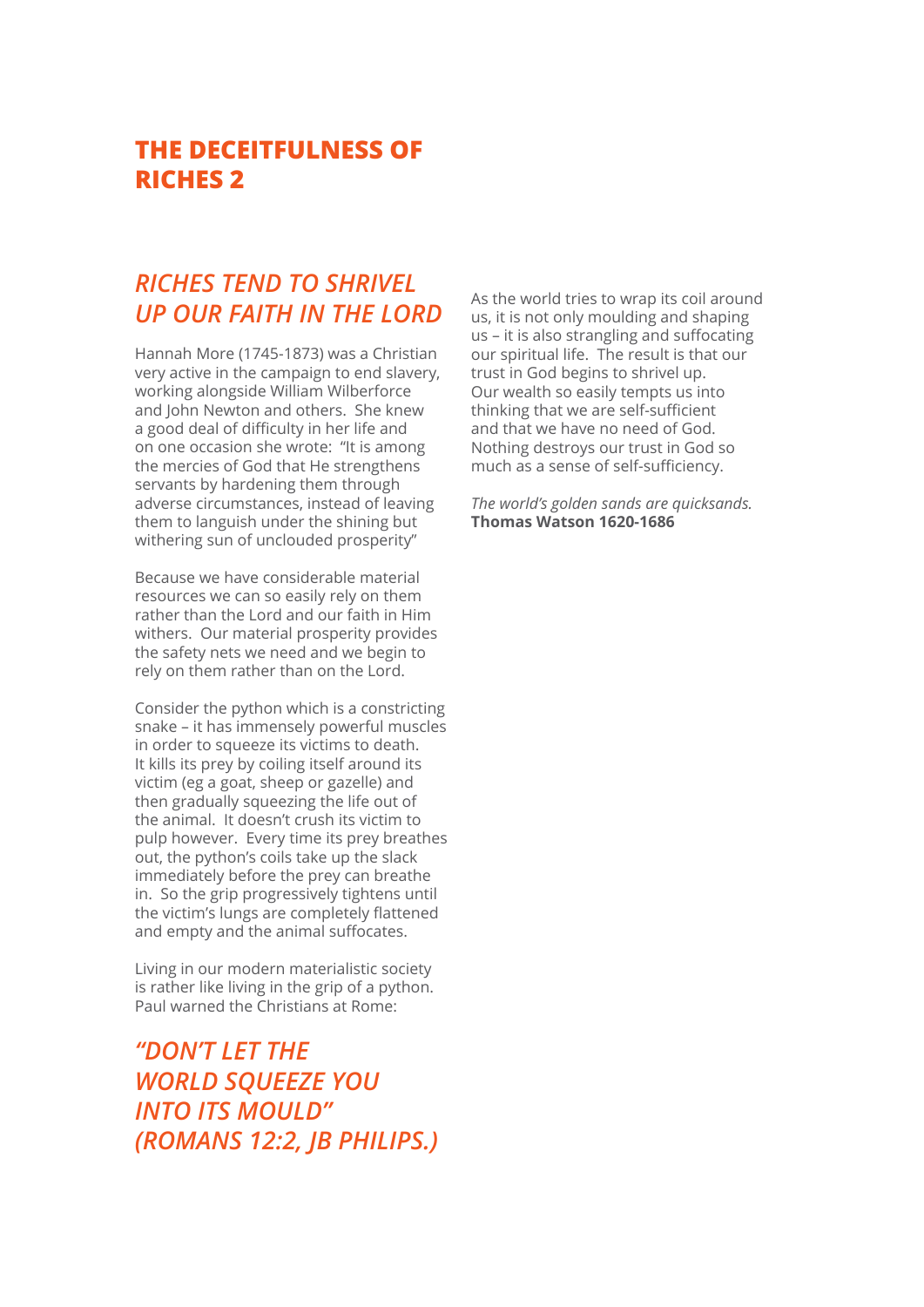# *RICHES TEND TO DISTORT OUR VALUE SYSTEM.*

A powerful example of the distorting effect of wealth is found in the church at Laodicea. We have already seen how their material wealth had produced a distance between them and the Lord and made their faith a lukewarm one. Their wealth had also destroyed their value system:

*"YOU SAY 'I AM RICH; I HAVE ACQUIRED WEALTH AND DO NOT NEED A THING' BUT YOU DO NOT REALISE THAT YOU ARE WRETCHED, PITIFUL, POOR, BLIND AND NAKED" ( REV 3:17)*

They thought they were in a spiritually healthy position when in reality the opposite was true – but they didn't realise their plight!

In India, the wildlife parks are a huge attraction for tourists, they come to meet the tigers especially. In one of the parks the number of wild tigers has dropped by 50% in the years 2001 to 2007-ironicaly because so many tourists have come to see them. The reason is that familiarity with tourists dulls the tigers' natural defence mechanisms-mechanisms that would keep them away from any human contact. So they become more vulnerable to poachers seeking their valuable skins.

In a similar way, constant exposure to and immersion in our rich materialistic society dulls our spiritual edge, Consequently, we think we are fine spiritually when in fact the opposite is true.

In the book of Kings, we read how, as King Solomon grew old, his heart

# *"WAS NOT FULLY DEVOTED TO THE LORD HIS GOD AS THE HEART OF DAVID HIS FATHER HAD BEEN" (1 KINGS 11:4)*

His great wealth had insidiously and gradually distorted his value system and he was influenced by his foreign wives to acknowledge their false gods. Not that he ever turned away completely from the one true God- but he began to give them a place which they never should have had. The end of his life was such a sad contrast to an excellent beginning.

In Haggai's day, the people had become wealthy and put a higher value on increasing their own standard of living instead of seeking Gods honour and glory. Their wealth had distorted their spiritual value system.

*"HOW IS IT THAT IT'S THE RIGHT TIME FOR YOU TO LIVE IN YOUR FINE NEW HOMES, WHILE THE HOME , GODS TEMPLE, IS ON RUINS?" (HAGGAI 1:4, THE MESSAGE)*

*Riches are not evil but they are dangerous* **John White**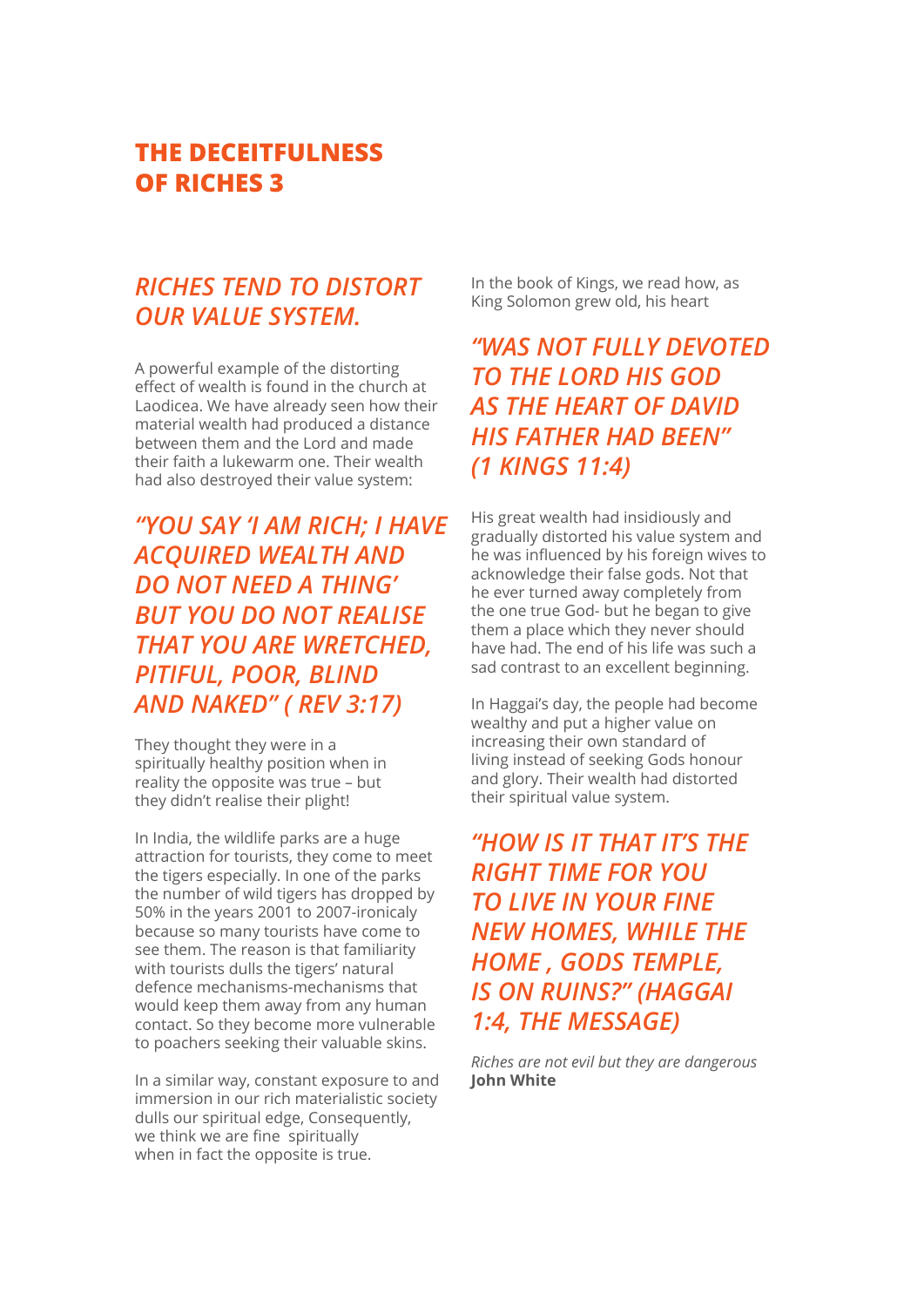## *RICHES TEND TO MAKE US NEGLECT THE POOR*

Scripture instructs us to

# *"LOVE OUR NEIGHBOUR AS OURSELVES" (LEVITICUS 19:18)*

and Jesus though us in the parable of the Good Samaritan (Luke 10:25, 37) that our neighbour is anyone in need, whoever they may be.

We live today in a global village and we are surrounded bu vast numbers of people in the developing world who are struggling in grinding poverty. It is desperately easy to shut our ears and eyes and hearts whenever we are ourselves are not in such need.

In the Old Testament, the city of Sodom was destroyed by the Lord because of its great wickedness (Genesis 18:20). There were at least two aspects of that wickedness: the first (and generally well known) was their sexual depravity. The second aspect is much less well known.

*THIS WAS THE SIN OF SODOM... SHE AND HER DAUGHTERS WERE ARROGANT, OVER FED AND UNCONCERNED. THEY DID NOT HELP THE POOR AND NEEDY. THEY WERE HAUGHTY AND DID DETESTABLE THINGS* 

# *BEFORE ME. THEREFORE I DID AWAY WITH THEM (EZEKIEL 16:49, 50)*

Sodom was wealthy, proud, perverted and unconcerned for the poor. Wealth can make us unconcerned for the poor. Wealth seems not only to attack our love for God but also our love for other people. It is like a corroding acid, eating away at these twin pillars which form the foundation of our Christianity.

Archbishop Oscar Romero of San Salvador in Honduras was a determined campaigner on behalf of the poor. (He was assassinated in 1980 because of his outspoken criticism of the powerful wealthy and corrupt cliques in his country) This is his penetrating comment on the dangers of wealth:

*"I used to think that Jesus might have been exaggerating when He warned of the dangers of wealth. Today I know better. I know how hard it is to be rich and still keep the milk of human kindness. Money has a dangerous way of putting scales on people's eyes: a dangerous way of freezing people's hands and lips and hearts"*

Wealth somehow has the ability to attach our affection to it so that we want to keep as much as possible for ourselves. It has this subtle tendency to make us selfish and self-centred and to be unconcerned about those in need.

*If you want to destroy a nation, give it too much; make it greedy miserable and sick* **John Steinbeck**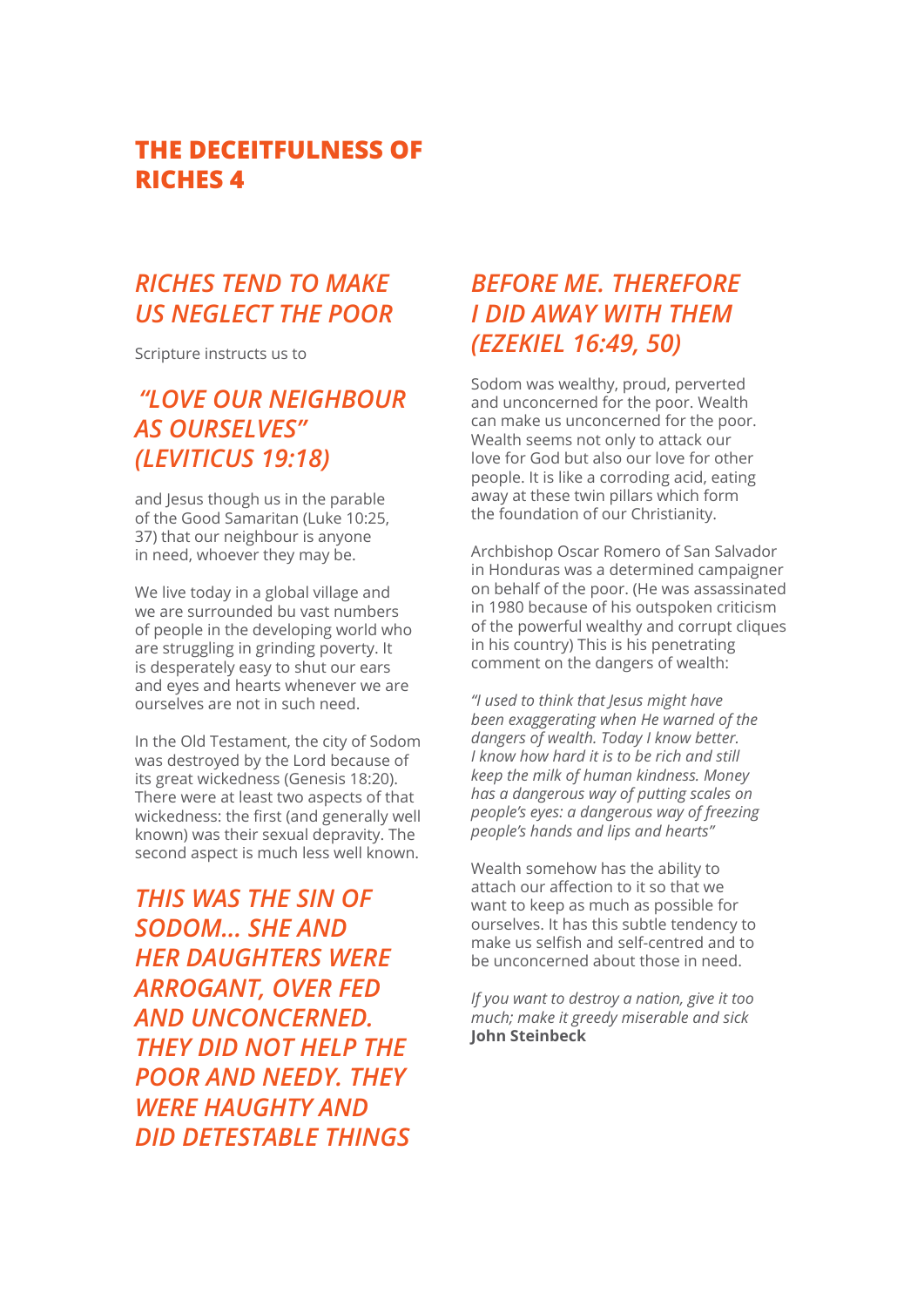## *RICHES TEND TO MAKE US GREEDY.*

In The U.K., in the 20 years between 1970 and 1990 there was an 80% increase in the average income in real terms ie: allowing for inflation (gov.uk Social trends) This was a huge jump in peoples wealth and wealth tends to make us greedythis is not always true but it is true often enough to make wealth very dangerous spiritually and thus potentially damaging to our fruitfulness as Christians.

This insight is not exclusively Christian. The Romans had a proverb, which is telling: "Riches" they said "are like seawater. The more you drink, the thirstier you become"

*Livy, the Roman writer, said quite specifically, "Wealth makes us greedy"* **Titus Livius (59 BC–AD 17)**

Quite simply, the more we have, the more we want. It is true, not in every case but in many cases.

*"Christians in the US live in the richest country in the history of the world, surrounded by a billion hungry neighbours. Yet we want more and more".*  **Ronald Sider, Rich Christians in an Age of Hunger** 

This is true not just of Americans but of the whole Western world.

Jesus was acutely aware of the dangers of greed and warned specifically against it

# *"WATCH OUT! BE ON YOUR GUARD AGAINST ALL KINDS OF GREED" (LUKE 12:15)*

and greed is included in the traditional of

the seven deadly sins (Lust, sloth, gluttony, pride, wrath, envy, avarice) because Paul included it in lists of particularly serious sins which we are to reject totally;

*"YOU MUST NOT ASSOCIATE WITH ANYONE WHO CALLS HIMSELF A BROTHER BUT IS SEXUALLY IMMORAL OR GREEDY, AN IDOLATER OR A SLANDER, A DRUNKARD OR A SWINDLER" (1 COR. 5:11)*

Paul called greed idolatry in Colossians 3:5. It is idolatry because it puts money and possessions first in our lives, displacing God from His rightful place – the first place – in our lives. This idolatry is not the sort of gross idolatry of actual physical idols made out of metal or stone or wood which is so condemned by the Old Testament prophets. It is the more subtle idolatry of the heart

# *"THESE PEOPLE HAVE SET UP IDOLS IN THEIR HEARTS" (EZEKIEL 14:3)*

Wealth can so easily cause us to set up idols in our hearts and consequently destroy our relationship with the Lord and our fruitfulness for Him.

*Build your nest in no tree here ...... for the Lord of the forest has condemned the whole woods to be demolished.* **Samuel Rutherford 1600-1661**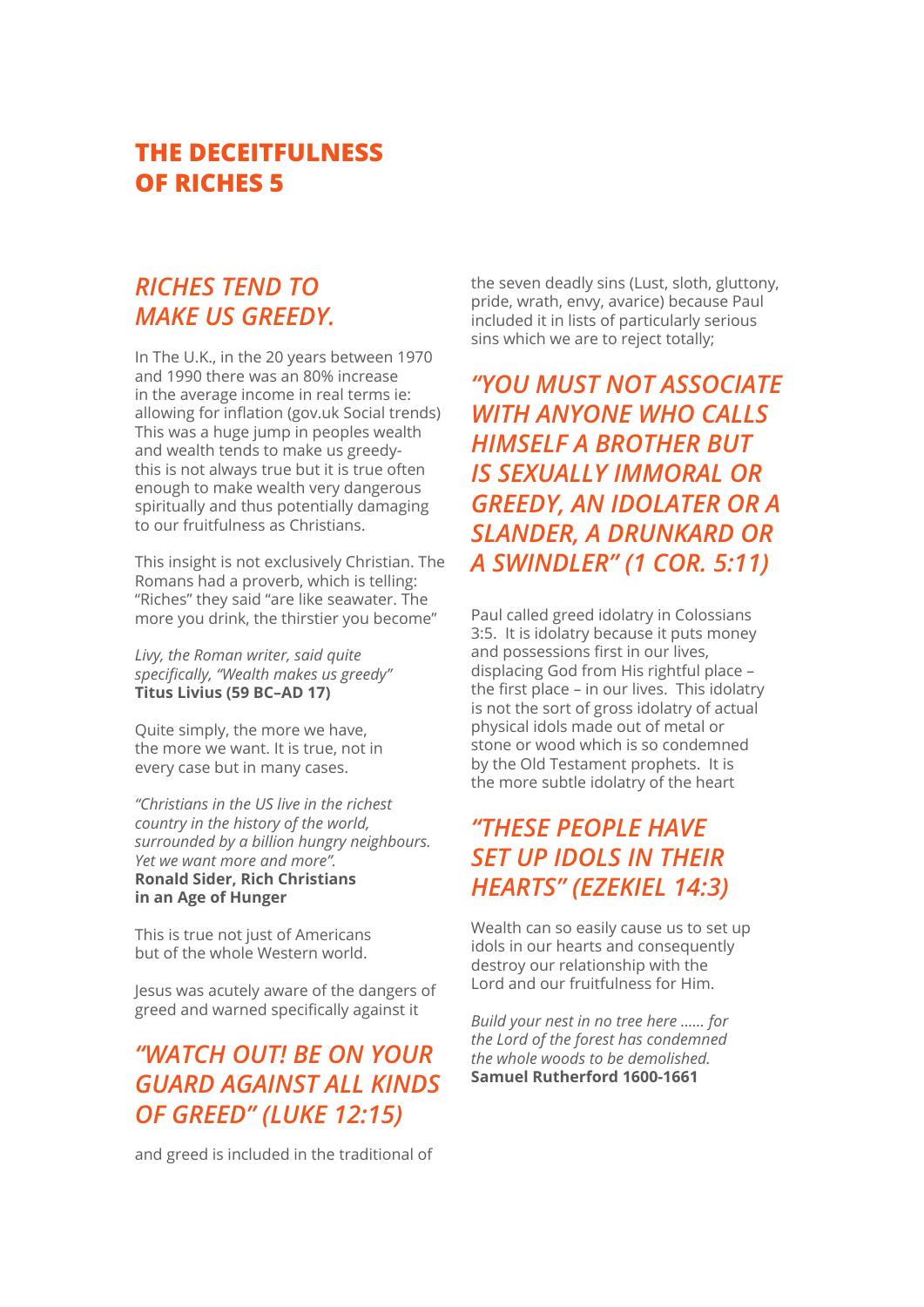# *"HAS NOT GOD CHOSEN THOSE WHO ARE POOR IN THE EYES OF THE WORLD TO BE RICH IN FAITH?" (JAMES 2:5)*

The opposite of this statement so wery easily can be true: those who are rich in the eyes of the world are poor in faith. Such is the deceitfulness of riches.

Dr David Nystrom is a Professor of Biblical literature. In one of his books he tells how recently he was at an international theological conference and happened to be speaking to a Christian from Slovakia, part of the formerly Communist Czechoslovakia. He was a man who had suffered under Communist rule because of his faith. However, it was his opinion that while it was difficult to be a Christian under Communism, it had become more difficult in the post – Communist era! "At least under communism" he said "we had a clear perception of the enemy. Today the enemy is not so clear..... with increasing affluence". That man's insight is a powerful indicator of the deceitfulness of riches and it made an indelible impression on Dr Nystrom.

Satan is always seeking to attack Christians in an attempt to weaken their faith in the Lord.

He has two main categories of tool in order to achieve his aim.

One is the blunt instrument of physical persecution (first unleashed under the rule of some of the Roman Emperors and still employed in some areas of our modern world). It generally has proved to be self defeating in that it has the opposite effect to the one intended by Satan – it causes the Church to grow!

Tertullian, one of the early Church Fathers recognised this in his early saying: "The blood of the Christians is seed".

The second category of tool is much more subtle. It is the use of a more camouflaged attack from something, which seems not to be dangerous or harmful – a kind of "Trojan horse" which we unwittingly accept and embrace without realising the danger it poses. Wealth is one manifestation of that more subtle approach.

"Many Christians in the Northern Hemisphere simply do not believe Jesus' teaching about the deadly danger of possessions"

*ARE THERE ANY WAYS IN WHICH MY WEALTH HAS ADVERSELY AFFECTED MY SPIRITUAL LIFE AND FRUITFULNESS?*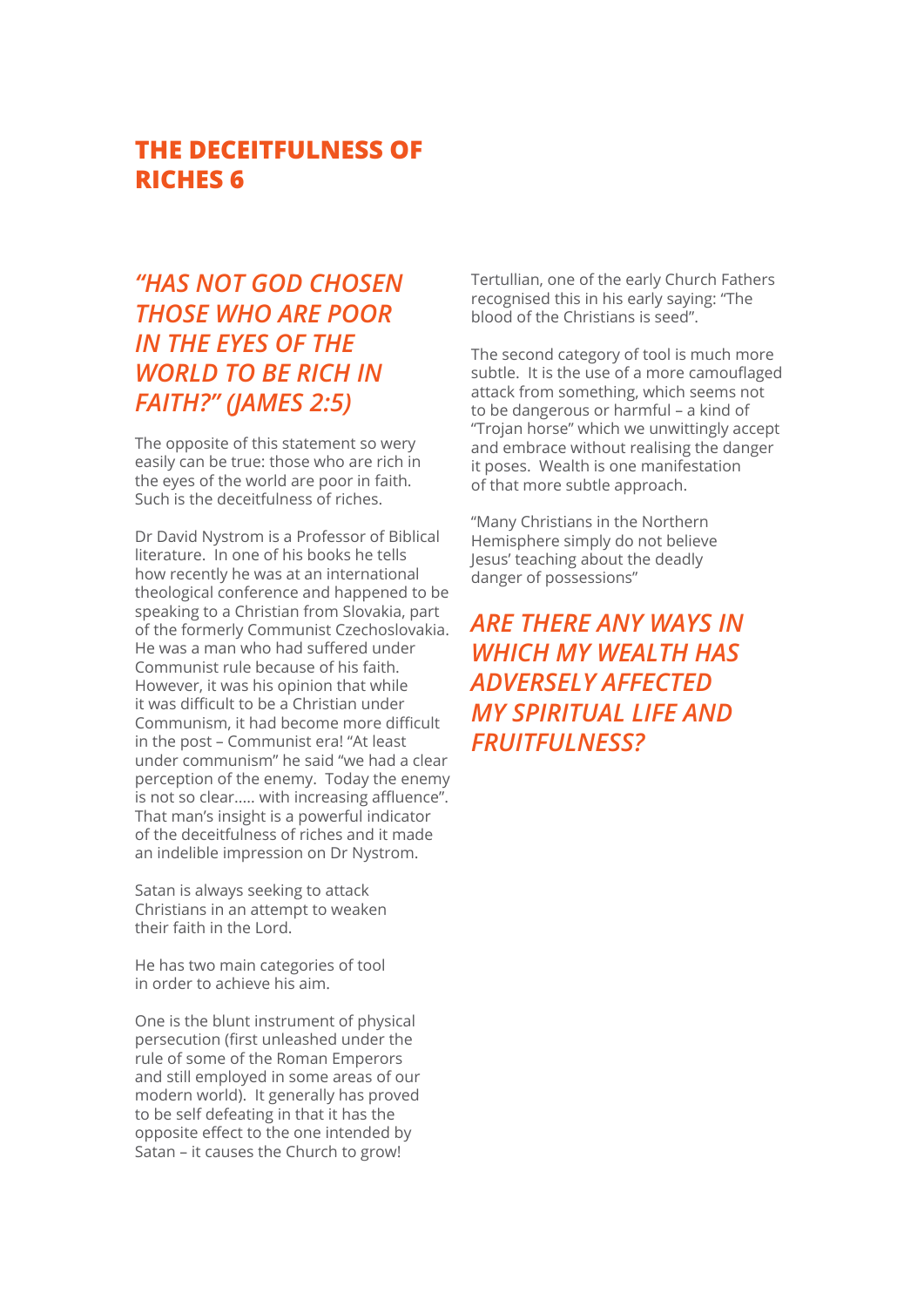*"THAT YOU MAY LIVE A LIFE WORTHY OF THE LORD AND MAY PLEASE HIM IN EVERY WAY: BEARING FRUIT IN EVERY GOOD WORK... AND JOYFULLY GIVING THANKS TO THE FATHER (COLOSSIANS 1: 10-12)*

When an enemy uses a powerful weapon against us, we need to find effective counter-measures. The alternative is to find ourselves defeated.

During World War 2.the Battle of the Atlantic was a long drawn out struggle against the Nazi U-boat arm who were attempting to starve the UK into submission by sinking cargo ships which brought essential foodstuffs and supplies across the North Atlantic. It was the one campaign which, by his own admission, really worried Winston Churchill for he saw the real possibility of defeat.

The Royal Navy had to develop effect counter measures; not just one but several (under water radar or sonar, new depth charges and new methods of delivery, new ways of escorting the Merchant Shipping and the use of aircraft and above all the use of intelligence derived from the breaking of the German radio codes).

It was a long and costly struggle but eventually the U-boats were decisively defeated.

There are at least five spiritual countermeasures, which we need to employ if we are to have any chance of defeating the deceitfulness of richess. If we want to be fruitful in our spiritual lives then we need to deploy these counter-measures.

The first of these is thankfulness/ gratitude. Joseph Stalin considered gratitude a sickness suffered by dogs – this may go some way to explaining his vicious nature and the horrifying crimes he committed.

However, joyful gratitude should be a key aspect of genuine Christianity. How else can we respond appropriately to God's gifts? God has done so very much for us. It is so easy for us to forget or fail to recognise and cherish all that God has given us – spiritually but also materially. Thanksgiving is more than a feeling; it is something we can decide to do and we need, with God's help, to make that choice.

# *"BE GRATEFUL FOR THE GOOD THINGS THAT THE LORD YOUR GOD HAS GIVEN YOU AND YOUR FAMILY" (DEUT 26:11 GNB)*

*Count your blessing, name them one by one, and it will surprise you what the Lord has done.* **Johnson Oatman JR 1897**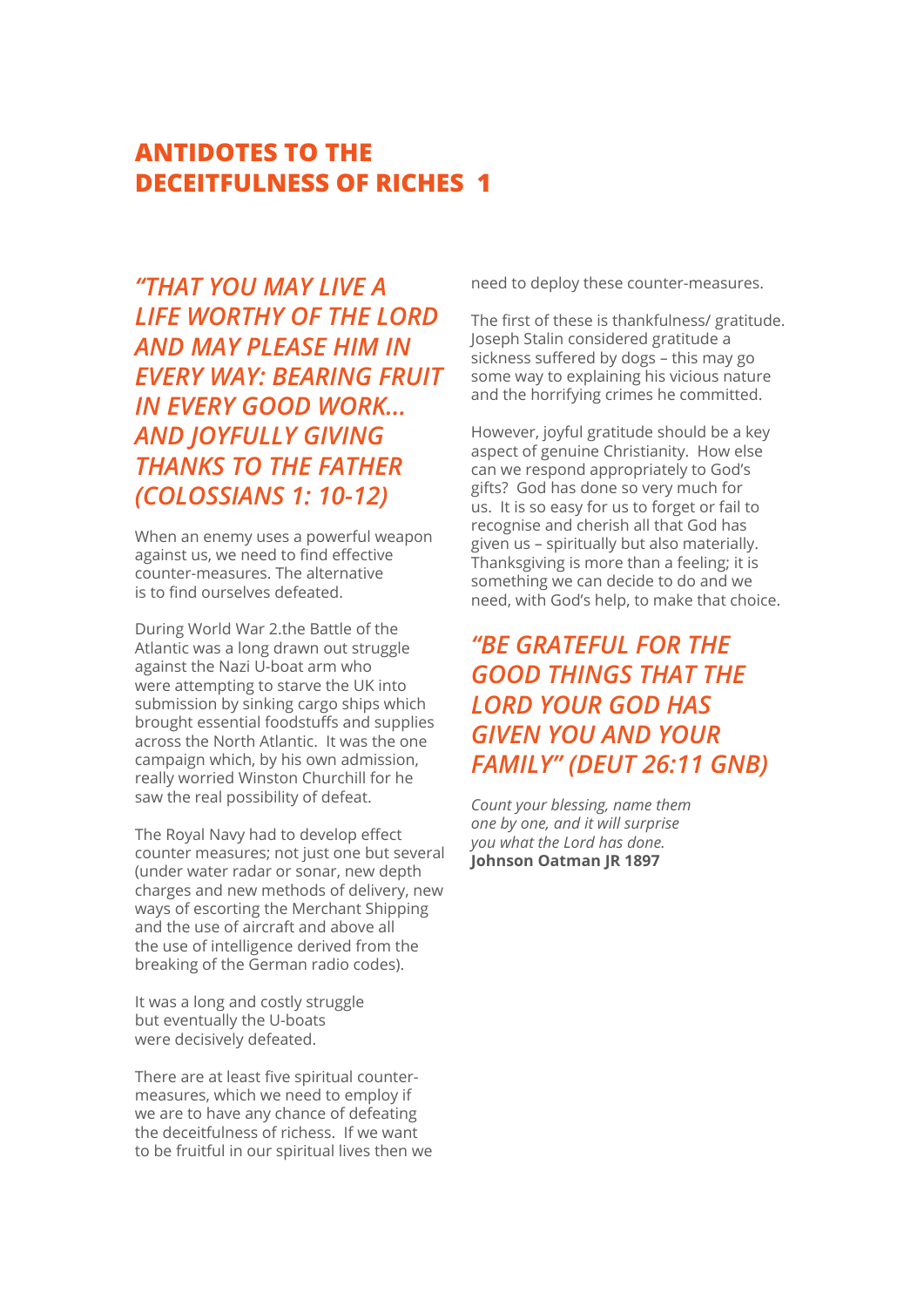*"GODLINESS WITH CONTENTMENT IS GREAT GAIN. FOR WE BROUGHT NOTHING INTO THE WORLD, AND WE CAN TAKE NOTHING OUT OF IT. BUT IF WE HAVE FOOD AND CLOTHING, WE WILL BE CONTENT WITH THAT. ..FOR THE LOVE OF MONEY IS A ROOT OF ALL KINDS OF EVIL. SOME PEOPLE, EAGER FOR MONEY, HAVE WANDERED FROM THE FAITH (I TIM 6:6, 7, 8, AND 10)*

The second antidote to the deceitfulness of riches is contentment.

Contentment is the opposite of covetousness (which is a greedy grasping spirit). The 10th commandment specifically tells us to keep away from any kind of covetousness.

Lee Iacocca a leading American industrialist was responsible for turning around the fortunes of the Chrysler Corporation in the 1980s. He once commented "I have never in my lifetime seen so many people who are so affluent but they are all anxious. Is anybody happy anymore?"

Contentment is something we can learn. Paul wrote:

# *"I HAVE LEARNT TO BE CONTENT WHATEVER*

## *THE CIRCUMSTANCES ..... WHETHER LIVING IN PLENTY OR IN WANT" (PHIL 4:11,12)*

The powerful advertising world is geared to making us discontent with what we have so that we will strive to acquire the latest, newest, "coolest" things. "I want! "I want! "I want!" sums up much of the modern attitude to material possessions.

The Greek philosopher Socrates once said: "Contentment is natural wealth; luxury is artificial poverty".

It doesn't come naturally to us to be content, generally speaking. We need God's help if we are to learn to be content. This was Paul's experience. After affirming that he had learned to be content he gave the reason behind his ability to do that:

# *"I CAN DO EVERYTHING THROUGH HIM WHO GIVES ME STRENGTH" (PHIL 4:13)*

*"The wealthiest man is he who is contented with least"*  **Socrates BC470-399**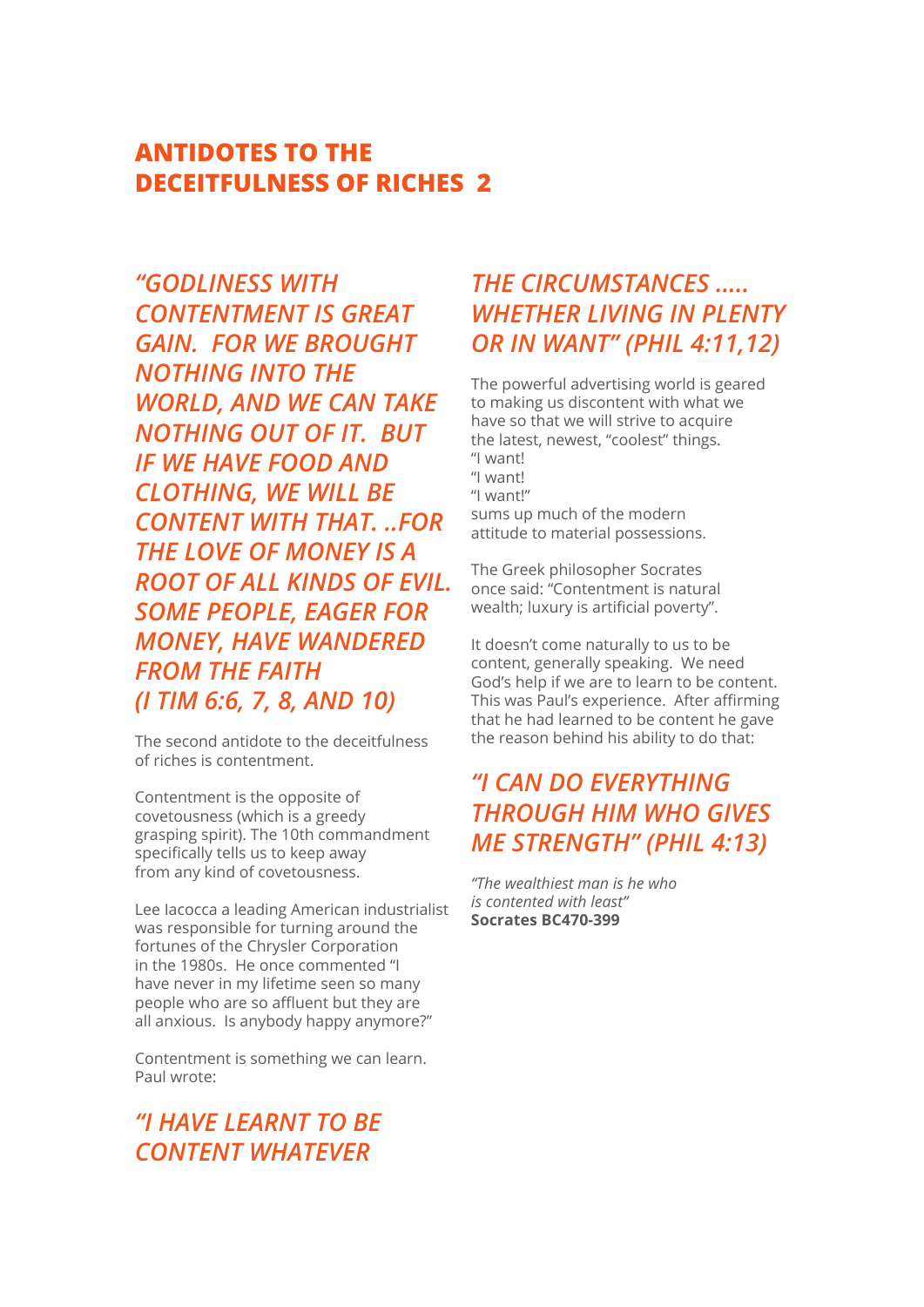Tithing is giving back to God one tenth of what He has given us. To the selfish materialistic spirit of the age, this seems ridiculously high; yet God commanded it in the Old Testament.

# *"BE SURE TO SET ASIDE A TENTH OF ALL THAT YOUR FIELDS PRODUCE EACH YEAR" DEUTERONOMY 14:22*

Jesus endorsed the principal of tithing in Matthew 23:23

If Gods people under the old covenant were asked to give one tenth of their income, in money or in kind (and indeed to give other offerings over and above the tithe) how can we, His people under the New Covenant give any less?

Yet many Christians today find tithing hard to put into practice- because we have been so moulded by the materialistic selfish spirit of the age. We fear we will be impoverished if we tithe and Satan likes to whip up those fears in our minds.

The truth is that giving is good for us. Like all of Gods instructions, it is designed for our good. Tithing is not a cold restrictive law laid down by God: it is a privilege and a pathway to blessing.

Tithing in fact liberates a person spiritually from a greedy selfish spirit which infects all of us to a greater or lesser extent and which is one of the results of the deceitfulness of riches.

Something which holds us back spiritually is broken when we begin to tithe. Tithing sets us free in that particular area of our livesand brings a joy with it. Jesus said it would:

# *"THERE IS MORE HAPPINESS IN GIVING THAN IN RECEIVING" (ACTS 20:35)*

Michael Baughen, the former Bishop of Chester, led two churches before becoming a Bishop. Both these churches undertook very major building projects under his leadership. One was in Manchester and the other in London (All Souls, Langham Place) He later wrote about his experiences of God's people in relation to giving:

*"I can tell you that in both places, as the projects developed, the givers became more joyful and the non-givers or reluctant givers became more miserable"*

*A tight fist means a shrivelled soul* **Samuel Rutherford (1600-1661)**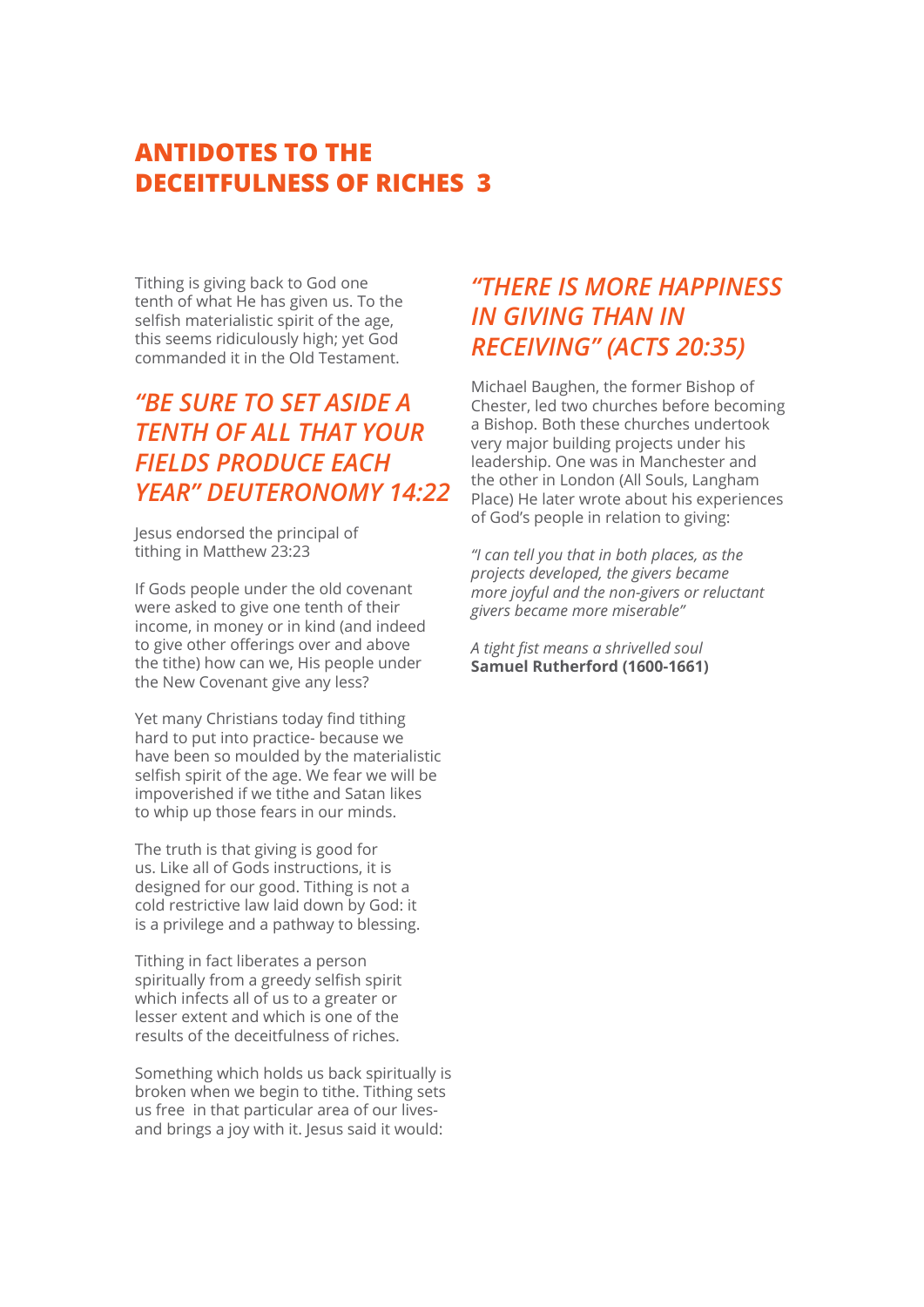*"DO NOT STORE UP FOR YOURSELVES TREASURE ON EARTH...BUT STORE UP FOR YOURSELVES TREASURE IN HEAVEN... FOR WHERE YOUR HEART IS, THERE YOUR HEART WILL BE ALSO" (MATTHEW 6:19,20,21)*

Jesus is teaching here in this part of the Sermon on the Mount that we will either be committed to things on earth, material things, or to spiritual things. We cannot, He said serve two masters:

# *"YOU CANNOT SERVE BOTH GOD AND MONEY" (MATT 6:24)*

by laying up treasures in heaven we are effectively serving God rather than money. We are putting God first in our lives.

Just what does it mean to store up treasure in heaven? Jesus didn't explain that in the Sermon on the Mount – but He did when speaking with the rich young ruler:

# *"SELL EVERYTHING YOU HAVE AND GIVE TO THE POOR AND YOU WILL HAVE TREASURE IN HEAVEN". (LUKE 18:22)*

Paul made the same point in 1 Tim 6:18,19:

"Command (those who are rich) to do good, to be rich in good deeds and to be generous and willing to share. In this way they will lay up treasure for themselves as a firm foundation for the age to come".

When we share our wealth, when we are open-handed with those in need, we are storing up treasure in heaven. Not only is this a powerful antidote to the deceitfulness of wealth but it is also an expression of the fruitfulness that springs from love.

Someone has said: "You can't take your wealth with you when you die but you can send it on ahead!" What we give away we are actually transferring to Jesus for safe-keeping.

Legend recalls St Martin of Tours: A Christian officer in the Roman army stationed in Gaul (France) in the 2nd century. One cold winter's day he was riding into the city of Tours when he spotted a poorly-clad beggar, blue with cold. Martin took off his somewhat worn heavy cloak, cut it in half and gave one half to the beggar, keeping the remaining half for himself.

That night he had a dream in which he saw Jesus in heaven wearing the half of his cloak, which he had given to the beggar. An angel approached Jesus and asked Him when He had got the old cloak. "My servant Martin gave it to Me" was the reply.

So we get by giving!

This is one of those paradoxical spiritual truths which seem nonsensical in the world's eyes – for instance, victory comes through surrender, the way up is down, to gain your life you must lose it .........

*The less I have, the more I depend on Him.*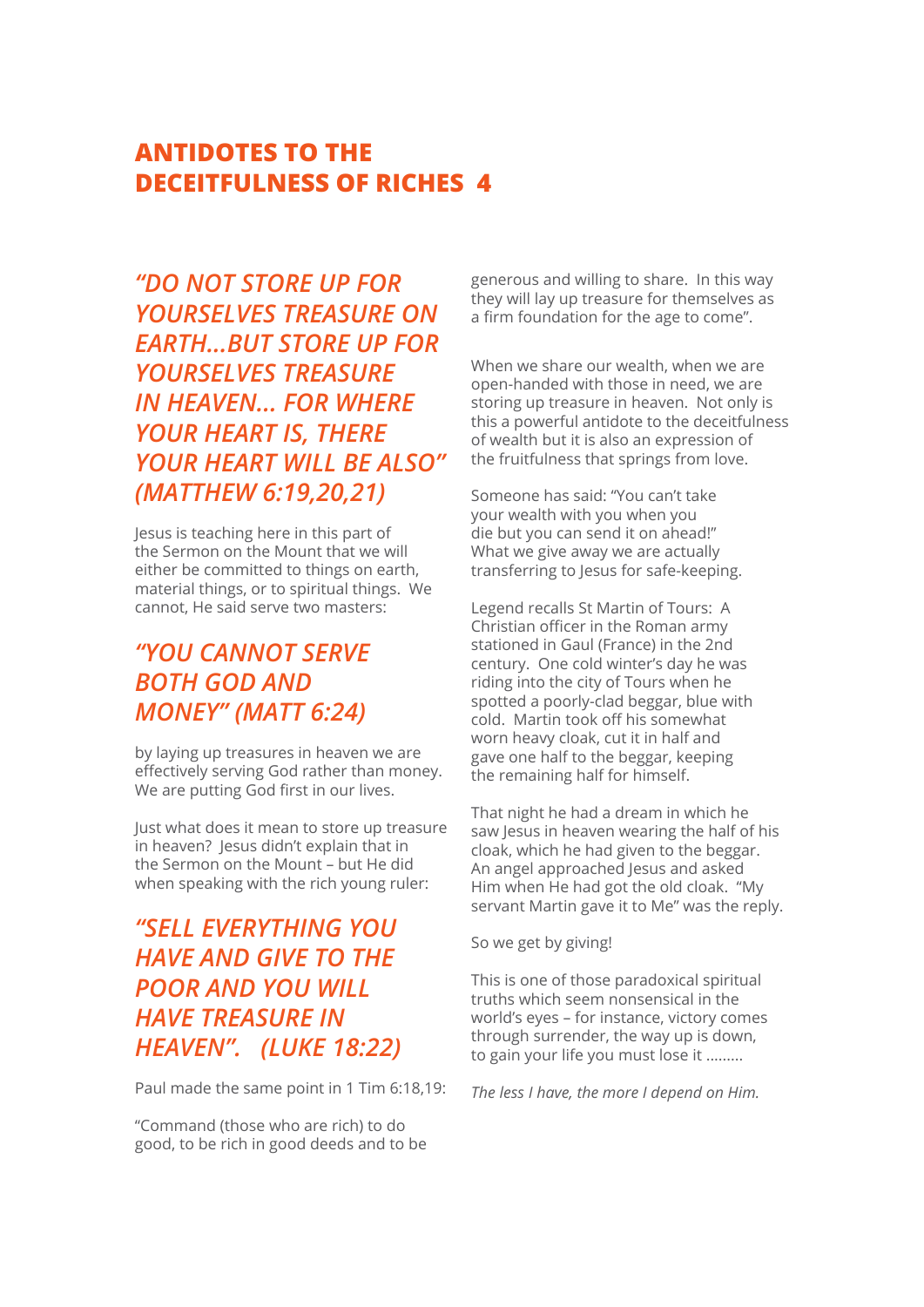#### **THE LOVE OF MONEY**

#### **PASSAGE:**

*1 Timothy 6:2b-10, 17-19* 

#### **TITLE and SUBJECT:**

*The love of money- its ill effects and healthy cure*

#### **PURPOSE**

*To warn people about the danger of loving money in place of Jesus;* 

*To have people assess the reality of their Christianity by how they deal with money and repent of greed;* 

*To encourage people to use their money more for the good of others because they trust God.*

Paul was one of the first generation leaders in the early church. He instructed Timothy, like a son to him in the faith. "Teach and urge these things." -things to know that come by teaching; things to do urgently, pressed home by preaching. And as we approach the Bible it is to learn and to be urged to do. The things taught and urged within Paul's training programme for a healthy Christian community have been:-

Ch 1: The truth of how God rescues rebel sinners by Jesus Christ and not by silly ideas or the ethical law.

Ch 2 to 5: How the Gospel of grace shapes the church at prayer and worship, in leadership, in relations between men and women, older and younger, bosses and workers. The picture is of the household of God with distinctive character and good reputation with the outside world. Paul is saying 'this is the nature of the family of God- the truth we believe and the way we behave'. Teach and urge these things.

So we come to chapter 6 from verse 3 on, and to a text that is topical and urgent. V9-10a

"But those who desire to be rich fall into temptation, into a snare, into many senseless and harmful desires that plunge people into ruin and destruction. For the love of money is a root of all kinds of evils."

Had we been looking at this a week ago I would be referring to the debt crisis, international and personal, the stock market crash, greedy bankers, the recession, unemployment, rising fuel costs. But since then, what a week, illustrating the truth of this warning about the power of covetousness!

Four nights of riotous looting in English cities with four murders, businesses and homes burnt out, all kinds of evils.

# *IN CROYDON, A BURNT DOWN FURNITURE STORE HAD SURVIVED TWO WORLD WARS AND FIVE GENERATION OF OWNERSHIP IN THE ONE FAMILY*.

The gaunt owner said, There must be something completely wrong with the system in this country to allow it to happen." Doubtless true but also what Jesus taught is that the cause is a broken and spoiled human nature.

#### *"IT WAS GOOD, THOUGH,"*

one teenage girl said to the BBC, still tiddly from the wine she had looted. "It was fun, bit of a celebration. Gotta coupla free fings" (what used to be called stolen goods)

William Golding's novel, 'Lord of the Flies' has been referenced by several commentators. It is the story of children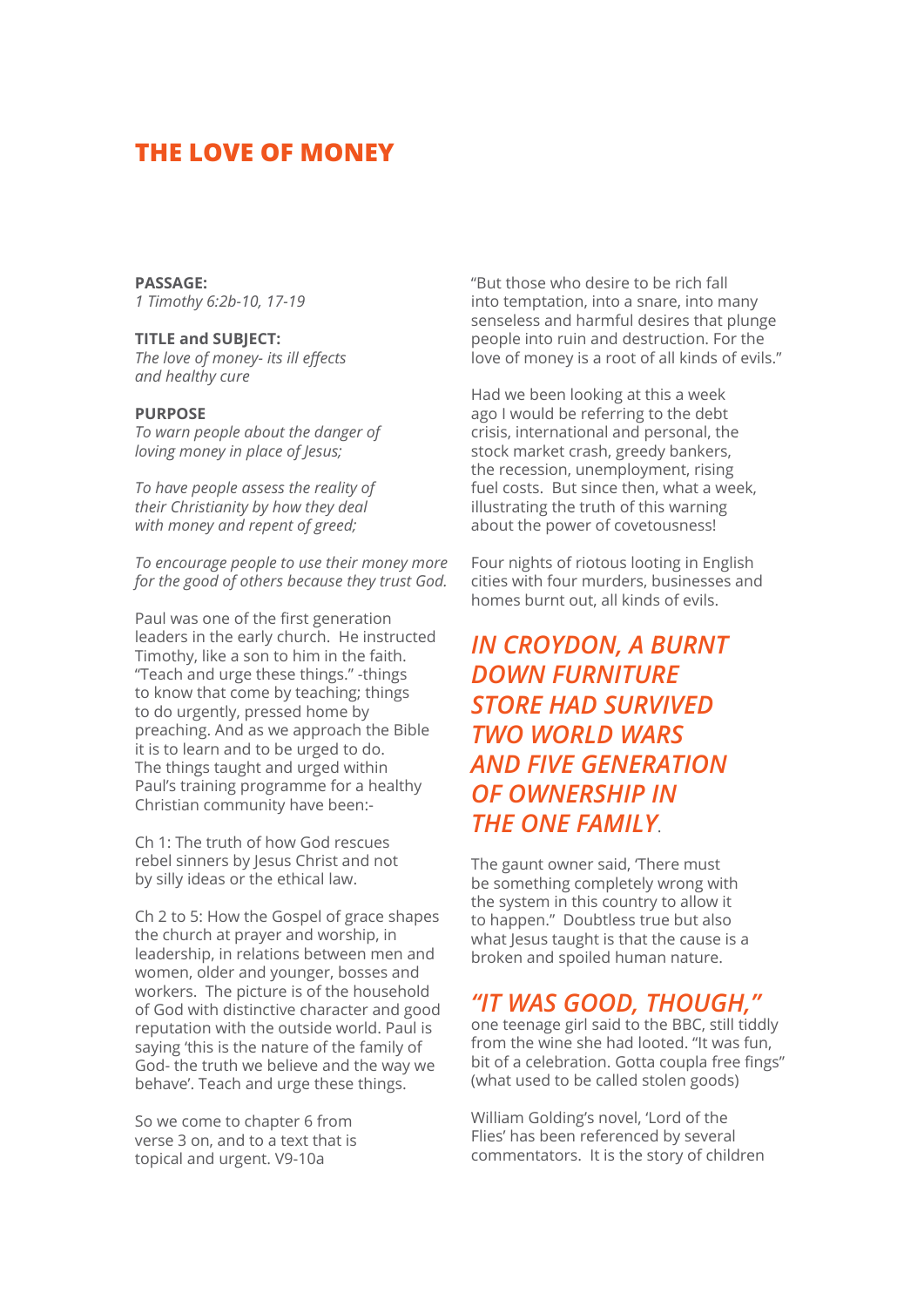marooned on an island without adult authority. They descend into cruelty and greed, to the point of killing one of their number. It is the story of all of us, of human sinful nature without the rescue and transformation that God brings in Jesus.

A startling feature of the parade of arrested looters was the number of educated, employed, and well-off young people involved, alongside those from street gangs and social deprivation. The same suspension of right and wrong happened in their minds also. Such is the power of the lust for money or its goods and it can overtake all sorts of people.

If we go back to our passage, verse 10, we see it says, "It is through this craving that some have wandered away from the faith.."

The love of money and the outgrowth of evils that spring from its root affect Christian people. Paul has got into this theme by way of a warning about bad religion. Let's read from verse 3 down to 5. "If anyone teaches a different doctrine and does not agree with the sound words of our Lord Jesus Christ and the teaching that accords with godliness, he is puffed up with conceit and understands nothing. He has an unhealthy craving for controversy and for quarrels about words, which produce envy, dissension, slander, evil suspicions, and constant friction among people who are depraved in mind and deprived of the truth, imagining that godliness is a means of gain."

#### **1 LOVE OF MONEY SUPPORTS SICK RELIGION**

Bad teachings are often motivated by financial reward for the teacher. They promote the idea of 'what is in it for me?' in the listeners.

The Indulgence Huckster (1500s)

Johann Tetzel was a monk with a mission. He was to oversee the sale of indulgences- promises of divine forgiveness for the living and deceased loved ones--in the German regions of Madgeburg and Halberstadt. The revenue from the sales would finance a new holy war against the Turks in Germany, solve the personal financial problems of young Albert of Brandenburg, and provide Pope Leo X with cash to build the new basilica of St. Peter's in Rome. Leo also wanted money to fight the Urbino war, transform the Vatican into a work of art, and meet the incidental expenses of a court four times as big as the emperor's.

Tetzel met these needs using the marvellous new printing press, whereby indulgence slips could be mass-produced and delivered door to door. This efficiency eliminated the need for long and costly journeys to sacred shrines. Success was further assured by Tetzel's skill at reducing the highly complex doctrine on indulgences to a simple formula:

As soon as the coin in the coffer rings, the soul from purgatory springst.

The money poured in, but a few believers gave their little slips of paper to the 34-year-old doctor of theology at Wittenberg University, Martin Luther, seeking his comment on the validity of this way of salvation. His response: The 95 Theses which launched the Reformation.. Certainly not an attack on the practice of the Roman Catholic Church because it can happen in all kinds of places and situations Modern hucksters? Not Billy Graham or Rick Warren… see how they use their money? Rick Warren paid back every penny of salary he was paid by his own church when royalties from his publications started to appear. Billy Graham, well known for a modest lifestyle, separating personal income from ministry.... but others?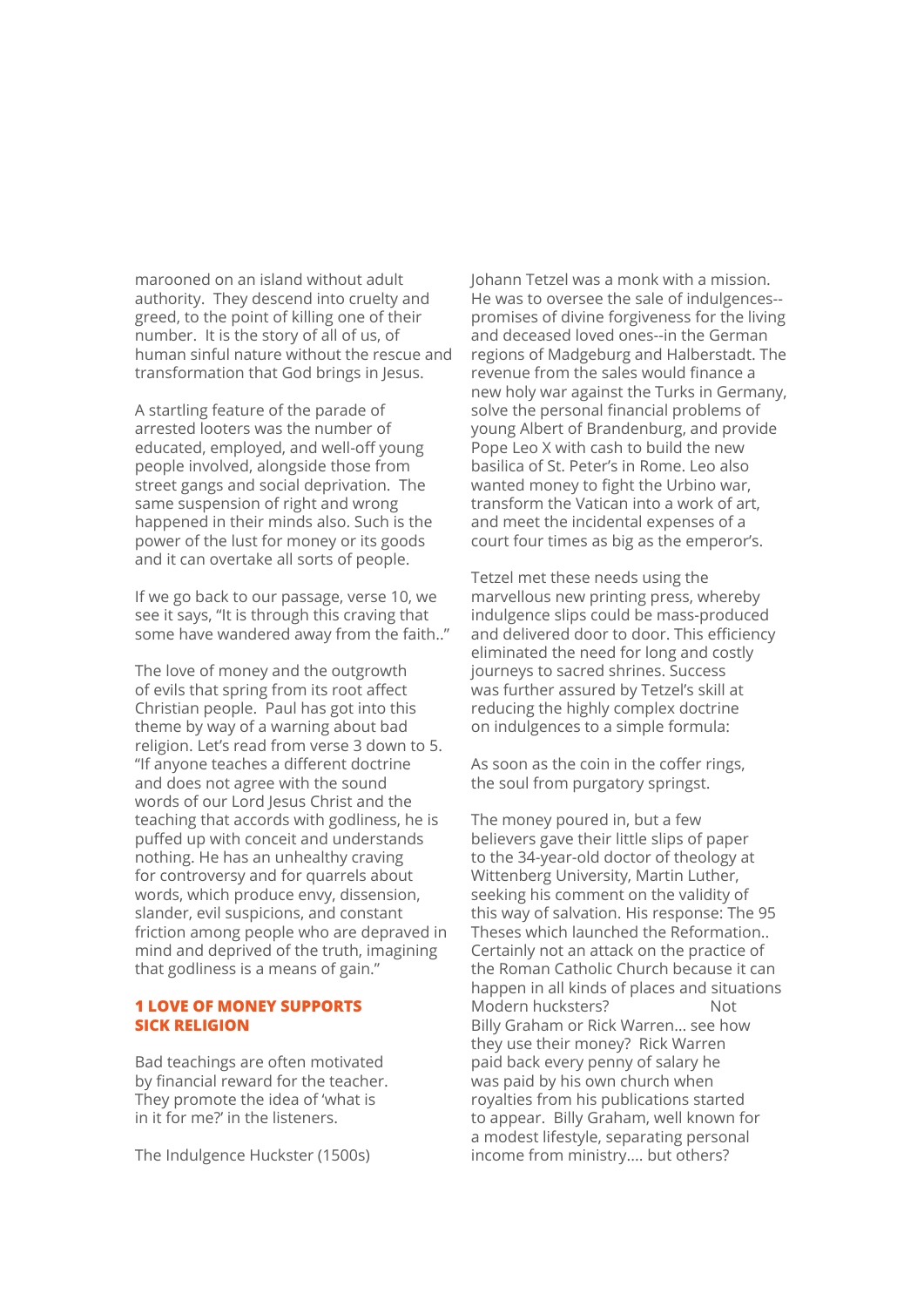#### **THE LOVE OF MONEY**

#### **HOW DO WE DISCERN BAD TEACHING AND BAD TEACHERS?**

Bad teachings do not agree with Jesus sound words. They are 'different', deviating, or diverting. Novelty can be a feature or a problem. Sound words mean healthy teaching. It is a medical word. Contrast the false teaching which is said to be unhealthy, v4. The NLT memorably translates it as 'sick interest in controversy' gk noseo. From which flow words like nauseous.

#### **BAD TEACHINGS ARE UNHEALTHY BECAUSE OF WHAT THEY PRODUCE.**

When Jesus criticized the religious teachings of his day, he said that 'by their fruits you will know them', in a parable about fruit trees that were healthy and diseased. He said, "Beware of false prophets, who come to you in sheep's clothing but inwardly are ravenous wolves. You will recognize them by their fruits. Are grapes gathered from thorn bushes?"

Some characteristics: not leading to 'Godliness' that is, God-centeredness and Christian Character.

Producing controversy about minor things especially quibbling about terminology

Breaking Christian community by envy, dissension, slander, suspicion and friction.

Befuddling clear and true thinking. 'Depraved mind and deprived of the truth' and feeding the ego of the teacher. The Greek word for puffed up with conceit is TYPHOO. (a term Paul uses several timesas in 1Tim 3:6 warning of appointing recent converts to positions of leadership and 2 Tim 3:4 as one of the characteristics of the future world- pride the big sin of our age?) The word was used of a storm wind. As we say of someone, 'full of hot air' or

'a big noise' or 'full of puff and bluster'

The place of the teacher, in pre-literate societies, was one of influence and power. He could read, he was learned when many were not. He got money for services rendered. That is why Paul was careful to tell the Corinthians that he took no pay even though entitled, scrupulously avoiding any appearance of exploitation and bearing witness to the freely given grace of God even in the manner of his ministry.

1 Thes. 2:5 …"never came with words of flattery as a pretext for greed" Money love is a root that supports sick religion V9-10a

#### **2. SECOND, MONEY LOVE FEEDS MANY OTHER DESTRUCTIVE CRAVINGS.**

The love of money is a snare or death trap like an animal pit with bait over it, and sharpened stakes in it. The love of money breaks the 10th commandment 'You shall not covet' but opens up breaches of all the rest. So one will murder for money, lie for money, commit adultery for money,… one thing leads to another. In many evils, money is involved somewhere. Money is like a drug and the love of money is like a drug addiction.

One of the obvious effects is indebtedness. Quote from the 1987 film "Wall Street" from the character Gordon Gecko, the amoral trader and raider.

# *"GREED, FOR LACK OF A BETTER WORD, IS GOOD. GREED IS RIGHT. GREED WORKS. GREED CLARIFIES, CUTS THROUGH, AND*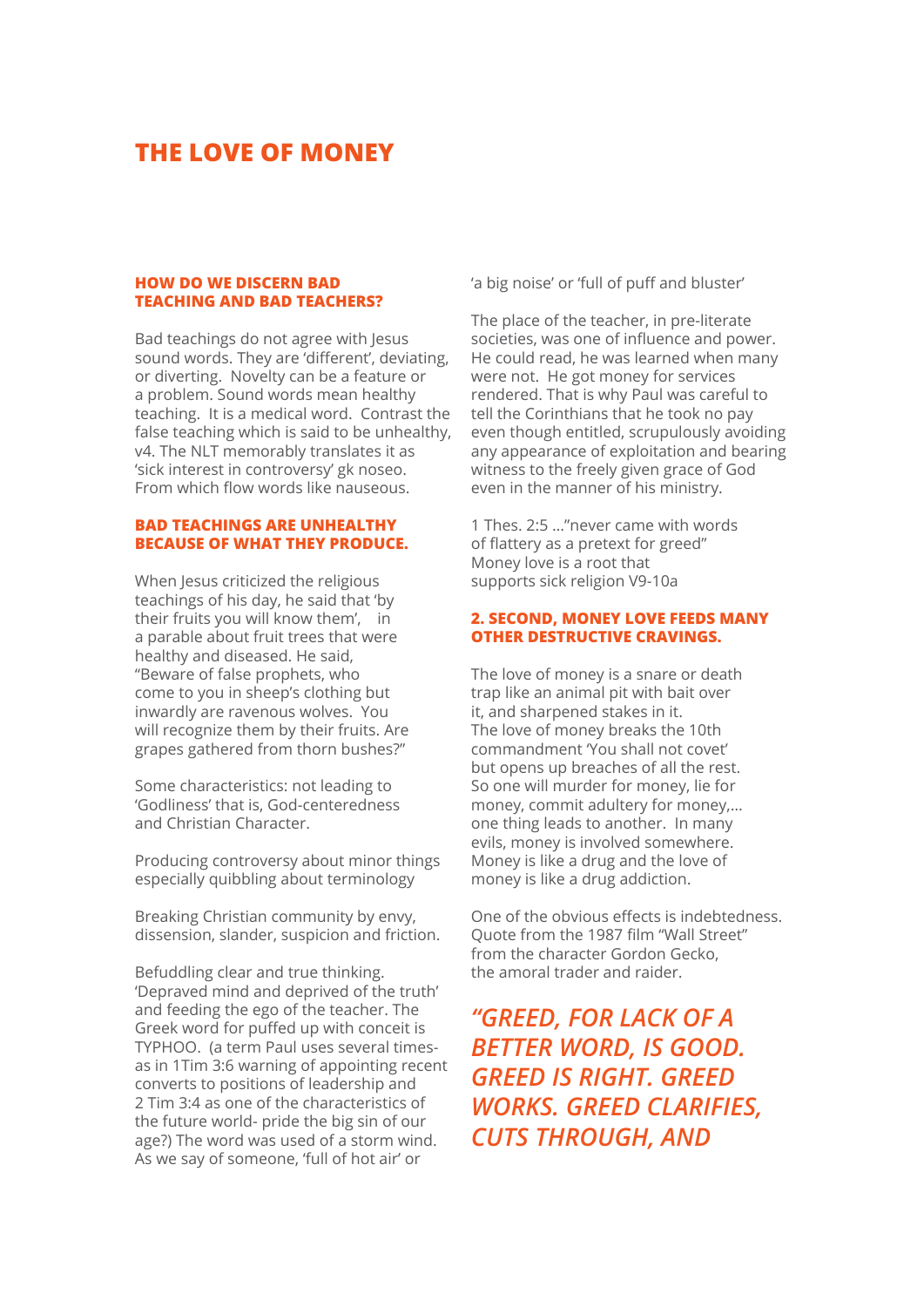### *CAPTURES, THE ESSENCE OF THE EVOLUTIONARY SPIRIT.*

Greed, in all of its forms; greed for life, for money, for love, knowledge, has marked the upward surge of mankind and greed, you mark my words, will not only save Teldar Paper, but that other malfunctioning corporation called the U.S.A."

I don't think so… Greed for money is a root of many evil branches of human pain and ruin, very persistent and deep rooted in the human heart:-

ILLUSTRATION: Anna's weeds coming up in her back yard through the new turf, (the weeds not having been dealt with)

Money love supports sick religion; Money love feeds many other destructive cravings; V10b

#### **3. MONEY LOVE DIVERTS FAITH ASTRAY**

"It is through this craving that some have wandered away from the faith and pierced themselves with many pangs"

#### **Mark 4:18-19**

And others are the ones sown among thorns. They are those who hear the word, 19 but the cares of the world and the deceitfulness of riches and the desires for other things enter in and choke the word, and it proves unfruitful There is a particular warning that the love of money can arise in people in and around the Christian Church, whether real believers in the first place or not. The danger is that the desire to get rich can lead to a falling in love with money, and gradually some wander away from the faith. The wandering is by its nature gradual, but suddenly there is a pang, a sharp and life-threatening injury stabbing the vital organs - the pang of isolation from brothers

and sisters, the pang of losing the wealth on which you have come to depend, the pang of not making the gains you strove for, the pang of envy as you compare yourself with others richer than you, the pang of fear that you might lose it all and how then would you live?, the pang of cynicism that people see you as rich and only want something from you, the pang of how wealth affects all your relationships, the pangs of addiction through overindulgence and the ever greater need to get more satisfaction than the time before.

Some have pierced themselves with many pangs..

The pang of losing your wealth- your pension your 'Future' Worrying about the security of your money

The pang of ruined relationships and of broken communities.

The pang of addiction and selfdestructive excess.

The pang of dissatisfaction.

The pang of debt.

# *THE PANGS REVEAL HOW MUCH WE LOVE MONEY AND HOW VULNERABLE WE ARE TO WANDER FROM THE FAITH.*

Take a look at the next part of our passage in v 11, 'But as for you, man of God, flee these things..' Run a mile from greed in spirituality and in finances. Run fast. Run away from those all kinds and varieties of evils that spring from greedy gain. See the warning signs and escape. Instead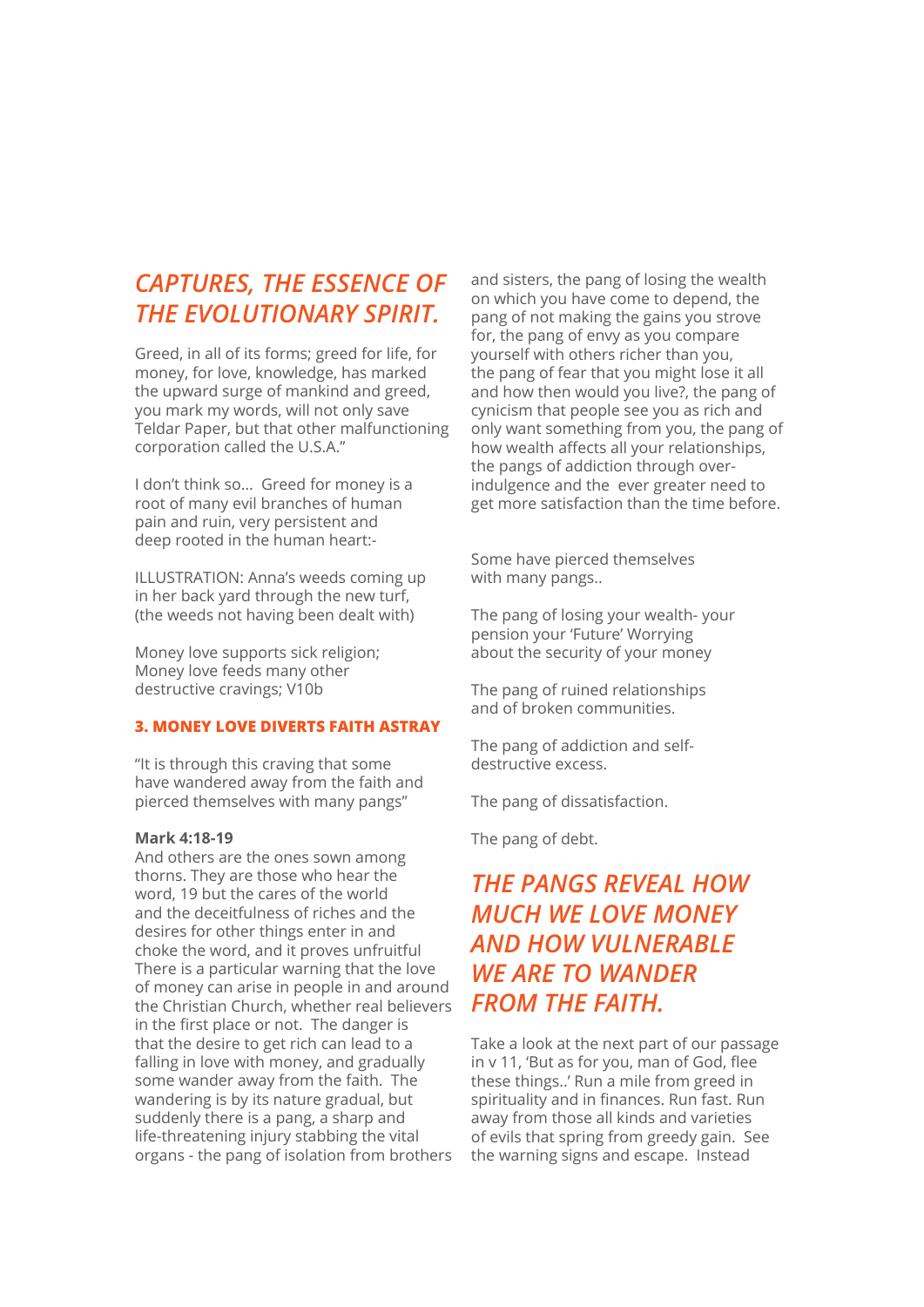### **THE LOVE OF MONEY**

there is something to pursue. As John Stott put it, "Run from evil as you would run from danger and run to righteousness as you would run after success"

The love of money is a root of all kinds of evil, but the love of God is a source of all kinds of good.

# *A LOVE OF GOD BRINGS TRUE RICHES.*

Paul teaches us how to handle money rightly in four ways.

V 6-8 The high value of Contentment -in place of covetousness. It is 'great gain' as one aspect of Godliness. (Godliness is a very important term, It means God-worship, God-centeredness, God-fear, God-love and God-likeness in a good way, combined)

CONTENTMENT KEEPS OUR HEARTS FREE FROM THE LOVE OF MONEY BY TRUSTING GOD WITH OUR LIVES. Heb 13:5-6

Keep your life free from love of money, and be content with what you have, for he has said, "I will never leave you nor forsake you." So we can confidently say, "The Lord is my helper; I will not fear; what can man do to me?"

#### CONTENTMENT SEES THINGS AS TEMPORARY

V7 We brought NOTHING into the world and we cannot take anything out of the world. Job 1:21

"Naked I came from my mother's womb, and naked shall I return. The LORD gave, and the LORD has taken away;

blessed be the name of the LORD." Life is temporal- all our stuff is for this life only, passing away and not available for eternal life (unlike the pyramid's vain attempts to provide riches for the afterlife for Egypt's kings) therefore relax! Don't cling to stuff; rather put money in its place.

CONTENTMENT DELIGHTS IN NECESSITIES NOT LUXURIES

The parallel in the 'sound words of Jesus' is in Matthew 6:31-32. 31Therefore do not be anxious, saying, 'What shall we eat?' or 'What shall we drink?' or 'What shall we wear?' 32For the Gentiles seek after all these things and your heavenly Father knows that you need them all.

#### **The virtue of simplicity:**

Let us question our purchase decisions. Can I use this fully? Can I make do? Do I really need this? What would happen if I did not buy? Is this good for others as well as me?

Necessities vary across cultures. The Greek word clothing probably includes shelter. Even in poverty, basics include a variety of components. In our culture, more is proportionate- car, fridge, books, something for recreation. But let us not avoid the challenges of Scripture by cunning rationalizations.

Paul is not advocating poverty against possessions, but emphasizing contentment over and against extravagance. Quote: Consultations on an evangelical commitment to simple lifestyle 1980- "we distinguish between necessities and luxuries, creative hobbies and empty status symbols, modesty and vanity, occasional celebrations and normal routine, service of God and slavery to fashion."

In V 17, Paul moves on to address those who are rich as well as those who desire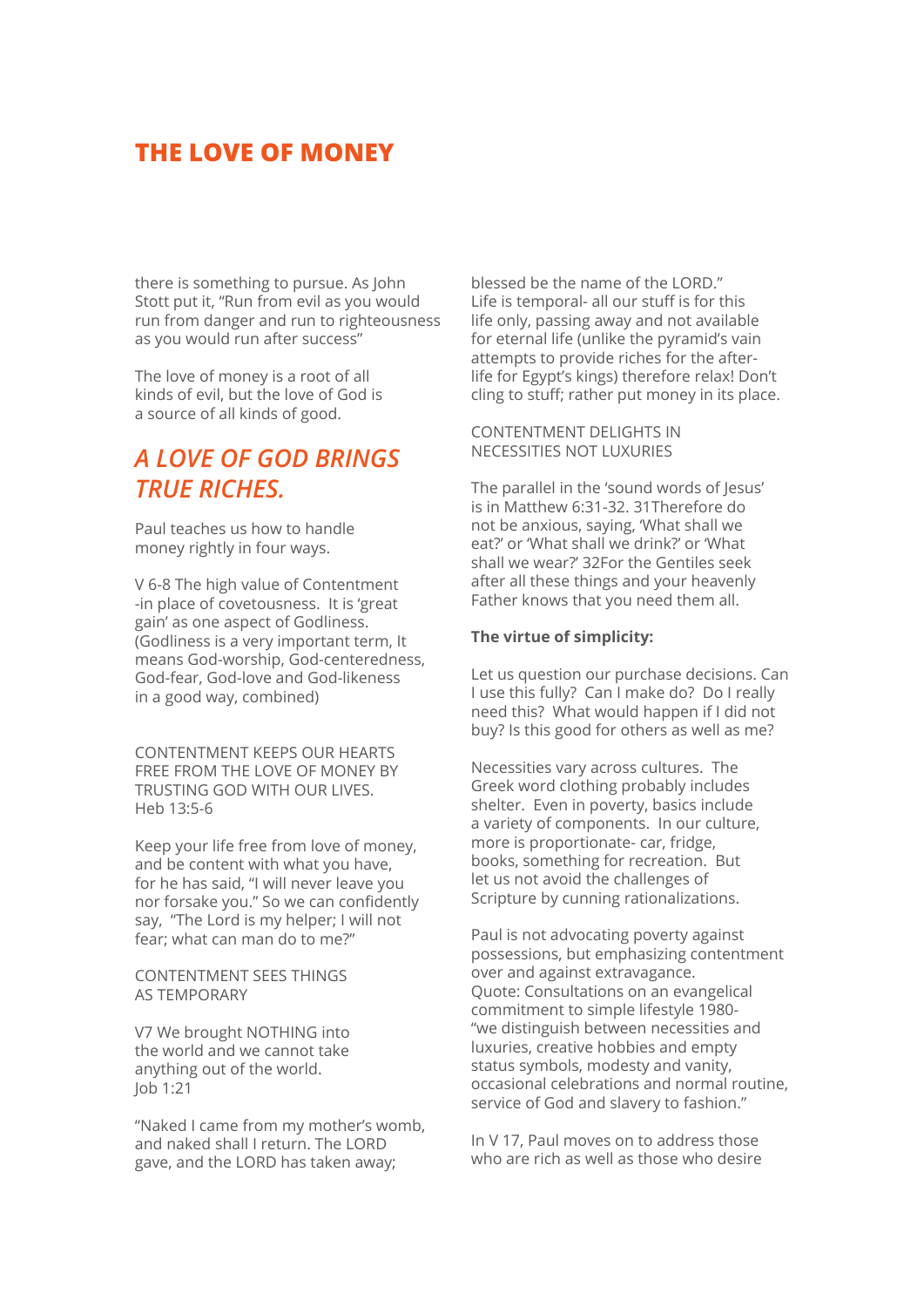to be so. Ephesus was a merchant city and among the converts were some welloff people, alongside slaves and many in-between. He does not tell them to sell up and give it all away. He does tell Timothy to charge them! – Not a fee or an attack but a solemn command of charge

The love of money is a root of all kinds of evil, but the love of God brings true riches. Timothy is to command the rich in the church, three things, which will be part of their love for God and protect them from the all kinds of evil rooted in the love of money. 17 As for the rich in this present age, charge them not to be haughty, nor to set their hopes on the uncertainty of riches, but on God, who richly provides us with everything to enjoy.

# *A LOVE FOR GOD BRINGS TRUE RICHES: THE TREASURE OF HUMILITY -IN PLACE OF HAUGHTINESS*

Not looking down on those with less. Advertising trades on this tendency of course...Not flaunting status by labels and allusions to your rich lifestyle or class.

No sense of entitlement, that you have a right because of who you are or your background or social status. No- humility saves us from all that. And many may need it these days as the financial crisis continues.

A love for God brings true riches: *THE WEALTH OF ENJOYMENT OF GOD'S PROVISION INSTEAD OF DEPENDENCE ON FRAGILE ASSETS. "THE* 

# *UNCERTAINTY OF RICHES"*

To be a man and a woman of God: (v12) calls us to an eternal life which we may lay hold of; (v13) connects us to God as the source of life.

This is about seeing and worshipping the God of verses 15-16.

"…he who is the blessed and only Sovereign, the King of kings and Lord of lords, who alone has immortality, who dwells in unapproachable light, whom no one has ever seen or can see. To him be honor and eternal dominion. Amen."

Christianity is not an ascetic philosophy . It is a physical way of life. .We are not thankful enough… See 4:4-5 "For everything created by God is good and nothing is to be rejected if it is received with thanksgiving, for it is made holy by the word of God and prayer."

The verse speaks about the uncertainty of riches. For some, avoiding the love of money and its evils and adopting a trust in God's rich provision is tested by loss. – of job, home, income, savings, pension.

V18 A love for God brings true riches: The treasure of Generosity - instead of greed. The rich are to get richer! They are to invest in a bank of good works to others. This is a treasury in the lives of others who will be in heaven with them. This teaching parallels the 'sound words of Jesus'. For example we have it in...

Matthew 6:19-21

19 "Do not lay up for yourselves treasures on earth, where moth and rust destroy and where thieves break in and steal, 20 but lay up for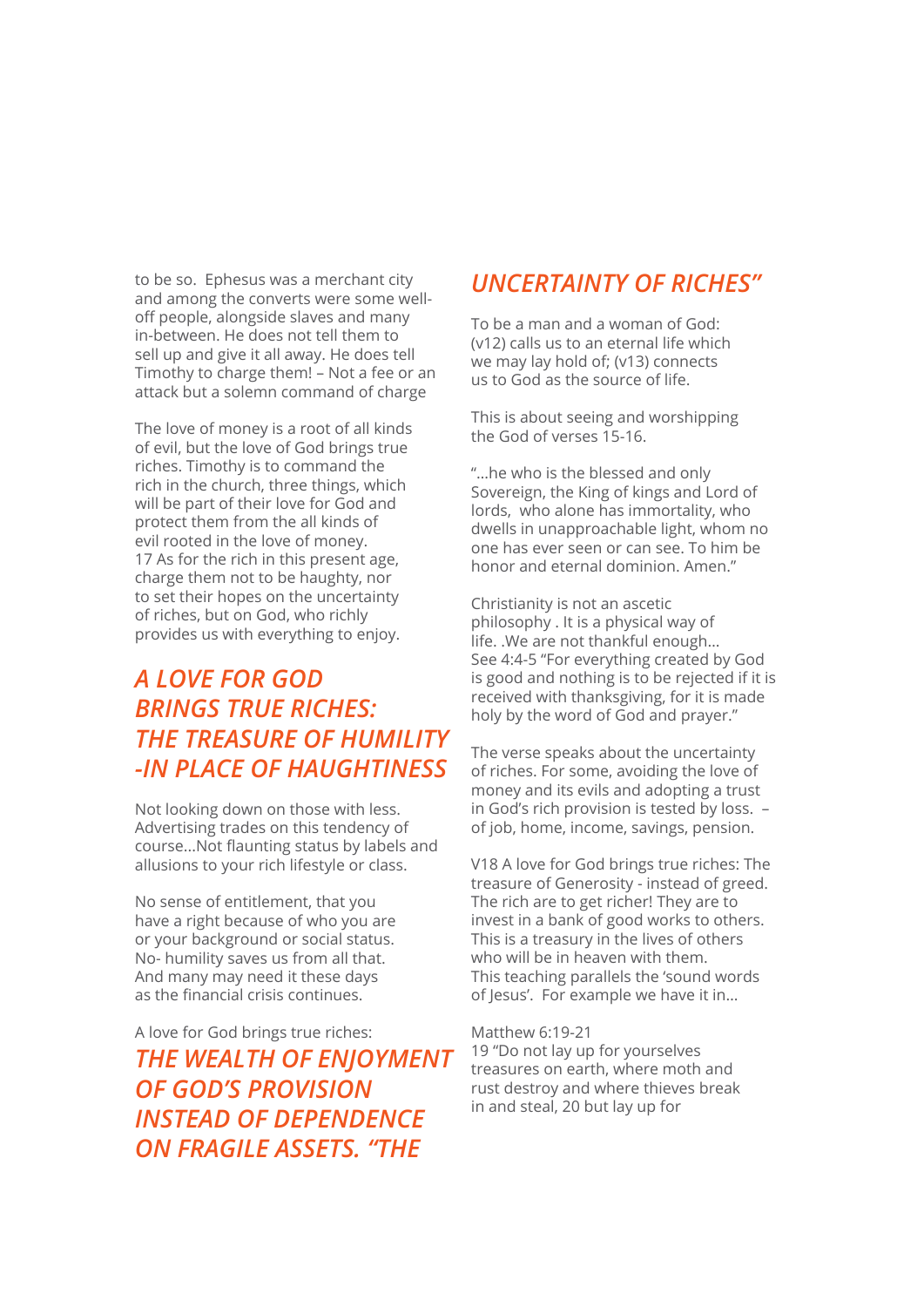#### **THE LOVE OF MONEY**

#### Matthew 6:19-21

19 "Do not lay up for yourselves treasures on earth, where moth and rust destroy and where thieves break in and steal, 20 but lay up for yourselves treasures in heaven, where neither moth nor rust destroys and where thieves do not break in and steal. 21For where your treasure is, there your heart will be also.

The story of the dishonest manager ends with this lesson: (Luke 16) 9 "And I tell you, make friends for yourselves by means of unrighteous wealth, so that when it fails they may receive you into the eternal dwellings."

Then Jesus continued to draw out key teaching about money:-

10 "One who is faithful in a very little is also faithful in much, and one who is dishonest in a very little is also dishonest in much. 11If then you have not been faithful in the unrighteous wealth, who will entrust to you the true riches? 12And if you have not been faithful in that which is another's, who will give you that which is your own? 13 No servant can serve two masters, for either he will hate the one and love the other, or he will be devoted to the one and despise the other. You cannot serve God and money."

Those are the 'sound words' of Jesus which Paul may have known (the gospel of Luke was not necessarily written and available to Paul)

There are a great many great works to be done for Christ in the world which languish for lack of funds. Eg. The support of Moldovan pastors, a church building in Japan, Wycliffe Translators in the Philippines who can hardly afford to do the long careful work of making Bibles in neglected languages, And what of our own mission here?

Tithing: Many of us know the blessing that comes through obedience in this area: Acts 5:32-6:5 Barnabas and Ananias

32 Now the full number of those who believed were of one heart and soul, and no one said that any of the things that belonged to him was his own, but they had everything in common. 33 And with great power the apostles were giving their testimony to the resurrection of the Lord Jesus, and great grace was upon them all. 34 There was not a needy person among them, for as many as were owners of lands or houses sold them and brought the proceeds of what was sold 35 and laid it at the apostles' feet, and it was distributed to each as any had need. 36 Thus Joseph, who was also called by the apostles Barnabas (which means son of encouragement), a Levite, a native of Cyprus, 37 sold a field that belonged to him and brought the money and laid it at the apostles' feet. 1 But a man named Ananias, with his wife Sapphira, sold a piece of property, 2 and with his wife's knowledge he kept back for himself some of the proceeds and brought only a part of it and laid it at the apostles' feet. 3 But Peter said, "Ananias, why has Satan filled your heart to lie to the Holy Spirit and to keep back for yourself part of the proceeds of the land? 4 While it remained unsold, did it not remain your own? And after it was sold, was it not at your disposal? Why is it that you have contrived this deed in your heart? You have not lied to men but to God." 5 When Ananias heard these words, he fell down and breathed his last. And great fear came upon all who heard of it.

Imaging bringing this passage into a sermon about giving!!